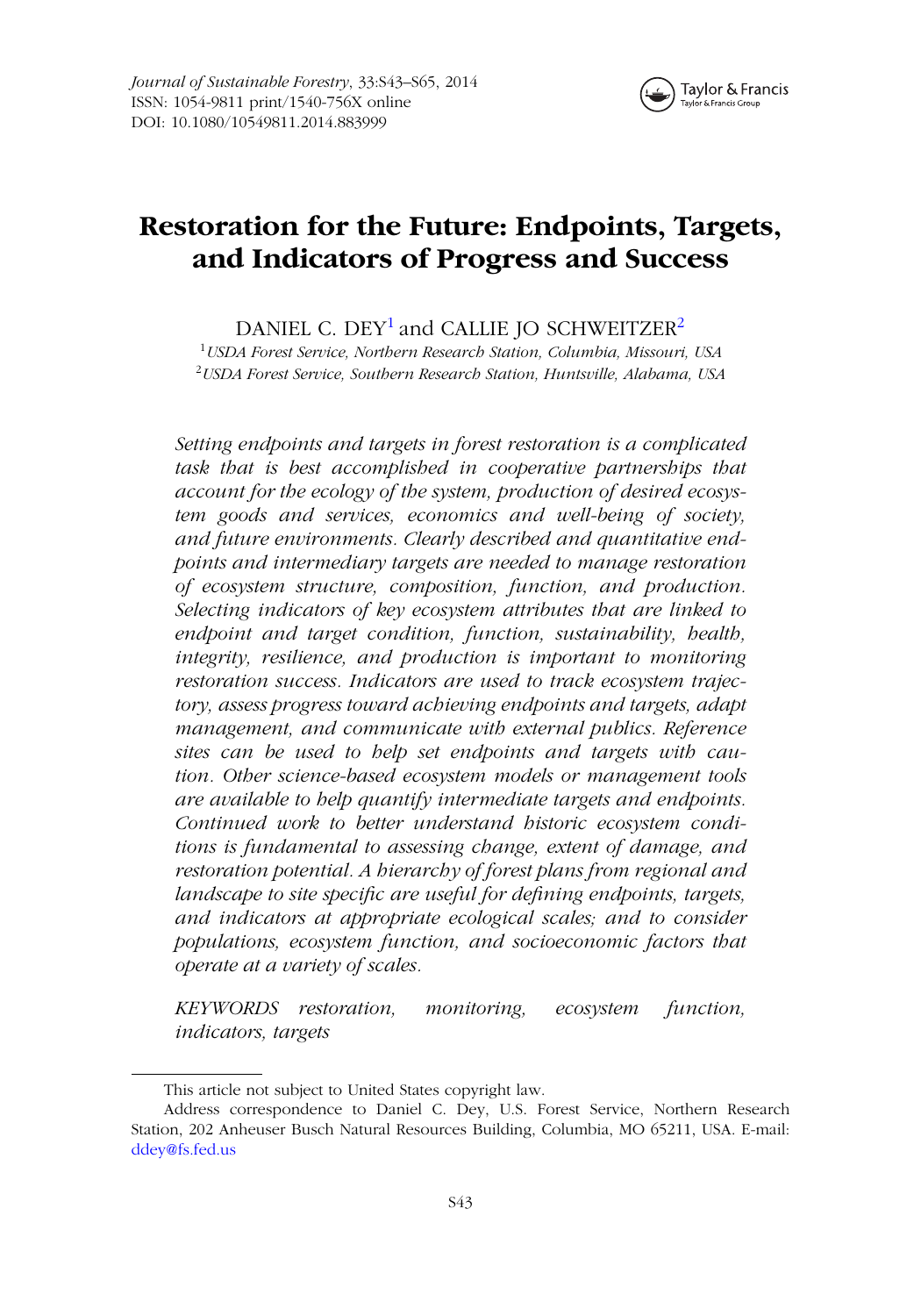### INTRODUCTION

Restoration of forests naturally implies returning to a previous condition that has been in some way degraded over time. It is a concept in natural resource management that has risen to public prominence with the realization that modern society has degraded the quality of forests or lessened their ability to provide goods and services through the loss of key components and species that impede or disrupt processes important to function, productivity, and sustainability. Even in more intact forests, the accelerated rate of change that commenced with the agricultural and industrial revolution in North America is viewed as a threat to the ability of the forest to adapt to rapidly changing environmental stresses, invasive species, or other perturbations without loss of diversity, function, or productivity. A common future target or endpoint therefore is to go back to the future—i.e., to restore over time the structure, composition, and function of some historic condition that represents a time before significant ecological loss.

Restoration and subsequent sustainable management require planning of activities that result in desired future ecosystem states and functions. Endpoints and intermediate targets need to be well-defined to facilitate achievement of management goals and objectives and to guide selection and timing of needed practices. Unclear, nonspecific endpoints obfuscate design of restoration operations, cloud knowing when the process is complete, add to confusion and dissension among interest groups, and muddle communications with the general public. Lack of intermediate targets allows the development of undesirable conditions to become big and expensive problems before they are discovered. Indicators of desired ecosystem attributes help managers assess restoration progress and signal when the restoration endpoints have been met.

Setting endpoints and targets in ecosystem restoration, and the selection of indicators to measure success are influenced by the underlying view on the role of humans in development of natural systems. Therefore, this article begins with a discussion of the inherent role and influence of humans on natural systems. Many of the natural communities that predate European settlement that are priorities for restoration were strongly human disturbance mediated systems such as woodlands, savannas, and prairies especially in eastern North America. We posit that restoration requires active management to mimic historic human influence on such ecosystems. We recognize that the degree of human influence varied greatly spatially and temporally but was ubiquitous in general in the past. Further, it is not without precedence to include human needs in desired endpoints and targets, or to use measures of productivity, yield, and value as indicators of restoration success. We must understand ecological history for context in restoration, to determine change, to define potential, to set reasonable endpoints and targets, and to prescribe treatments. Some endpoints transcend any difference in viewpoints on the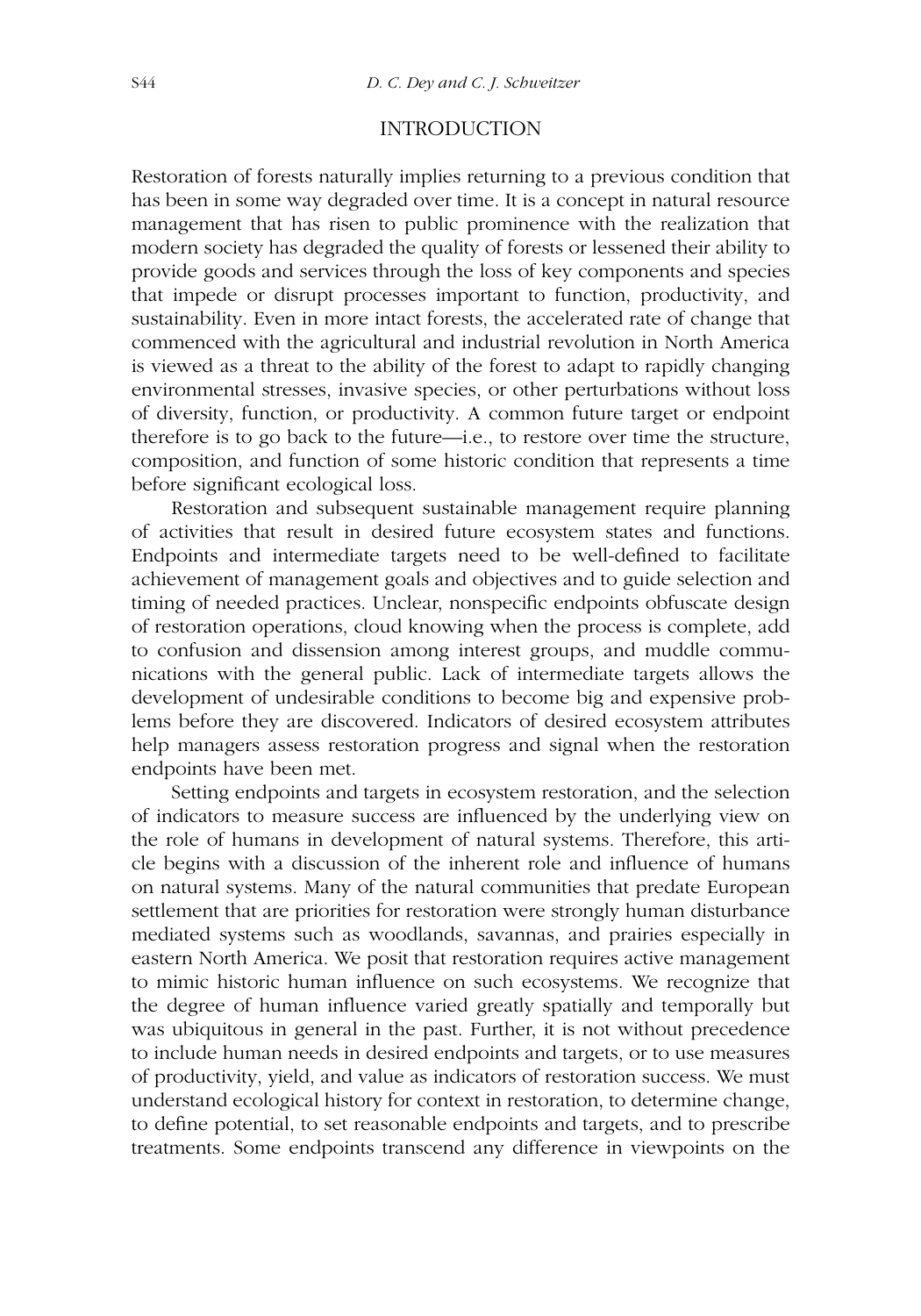role of humans in restoration such as conserving biodiversity, or managing for resilience in the face of uncertain futures and threats. The article explores setting endpoints and targets, the selection of indicators, the use of reference sites and ecological models to quantify endpoints, targets and identify indicator thresholds, the role of monitoring, and continued active management in sustaining restored systems. Indicators must be scale appropriate and the hierarchy of land planning documents lends itself well to incorporating indicators into an eco-hierarchical framework. Monitoring intermediate targets with an array of indicators provides early feedback and indicates the need for remedial action and modification of practices. We discuss these topics in a logical progression from restoration planning to sustainable management of restored ecosystems. This is not a manual on how to work in partnerships to set endpoints, targets, and indicators. Rather, it is our hope that this discussion will highlight the importance of having clearly described, quantitative endpoints and targets for key stages in the restoration process, and practical indicators for measuring progress and success. We emphasize the need to restore functional ecosystems that are resilient to environmental changes and biological threats; productive contributors to the well-being of society; and sustainable ecologically, economically, and socially. Until now, restoration has been guided primarily by ecological considerations, a desire to return to pre-European conditions in the absence of social interactions or context, and a philosophy of naturalism that excludes humans. Restoration for the future bridges the chasm between the ecological and the social realms.

### SETTING ENDPOINTS AND TARGETS

#### The Historic Role of Humans in Developing Ecosystems

Often the endpoint of restoration is set by what we believe was here before European settlement. This is a common historic period or signature event in the transformation of North American ecosystems. Proponents of this viewpoint may rationalize that North American Indians lived in harmony with nature or were so few in number before European settlement that they had little influence on vegetation and ecosystem function on a large scale. This viewpoint presumes that natural disturbances (i.e., not human in origin) and processes prevailed as ecosystem drivers and that the resultant diversity, structure, composition and function were, therefore, ideal derivatives of nature. This perspective overlooks the fact that humans have inhabited North America for at least 13,000–15,000 yr BP (Dixon, [2001;](#page-20-0) Goebel, Waters, & O'Rourke, [2008\)](#page-20-1), and that they may have had profound impacts on vegetation structure and composition, and animal populations across the continent (Williams, [1989;](#page-22-0) Denevan, [1992a;](#page-19-0) Krech, [1999\)](#page-21-0). Through history, human disturbance on ecosystems varied spatially and temporally with changes in climate, land use, and population density across North America. Fire was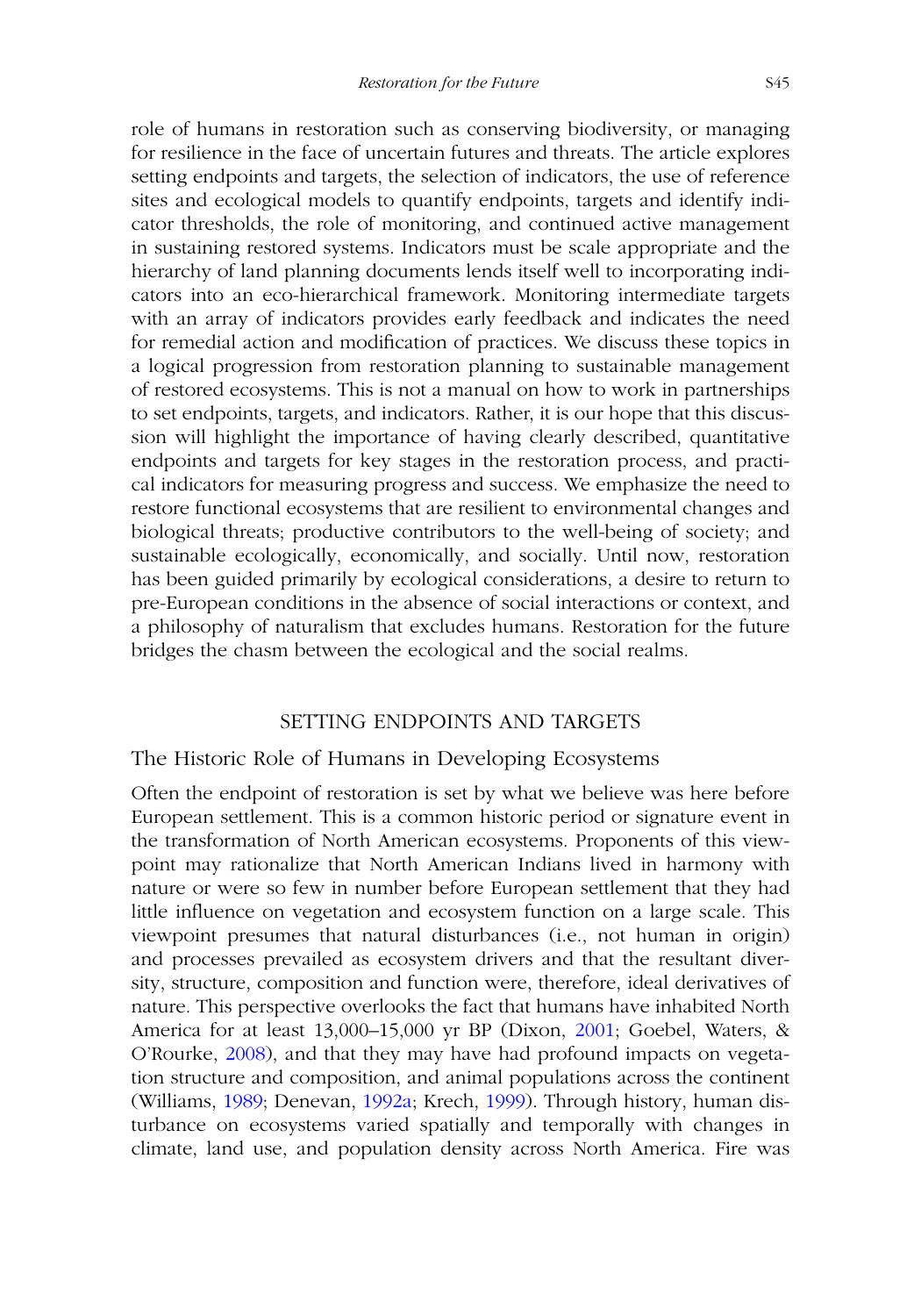historically the way North American Indians directly influenced vegetation composition and structure, and in drought years or in plains regions, fires could spread across broader landscapes. In some regions such as northern New England, climate minimized the influence, or even the use of fire by Indians, while in portions of the Southern United States they could burn in practically any season of the year (Guyette, Stambaugh, Dey, & Muzika, [2012\)](#page-20-2). North American Indians also indirectly influenced vegetation through their subsistence pressure on ungulate and other herbivore populations. Fluctuations in human population density were dynamic resulting from intertribal warfare, migration, or later, the introduction of European diseases that decimated local populations. Estimates of pre-Columbian populations in North America range from 2 million (Ubelaker, [1988,](#page-22-1) [1992\)](#page-22-2) to 18 million (Dobyns, [1983\)](#page-20-3) with a number of experts estimating populations in the 4 to 12 million range (Dobyns [1966;](#page-20-4) Thornton, [1987;](#page-21-1) Denevan, [1992b\)](#page-20-5). Wherever humans settled, they cultured the landscape to produce the goods and services that their societies desired.

The period some select as a benchmark defining the desired future condition—i.e., pre-European settlement—may represent an anomaly as ecosytems were responding to changes in disturbance regimes, with a lessening of human influence in regions that were depopulated by diseases, conflict, and warfare. Thus, a fundamental understanding of these interrelationships and how they changed the influence of humans on ecosystems over time is critical in how we consider historic conditions in setting restoration endpoints.

Humans have had an ever increasing influence on ecosystem character and function from the beginning in North America. Long ago, overhunting by Paleoindians has been identified as a contributing factor to the mass extinction of mega fauna—wooly mammoth (*Mammuthus primigenius*), mastodon (*Mammut americanum*), dire wolves (*Canis dirus*), giant beavers (*Castoroides ohioensis*), etc.—during the latter portion of the Pleistocene (Martin, [1967,](#page-21-2) 1973; Krech, [1999\)](#page-21-0). This was followed by the dawn of agriculture in the continental United States some 7,000 yr ago (Hurt, [1987\)](#page-21-3). Sophisticated agricultural societies (e.g., Cahokia in the central Mississippi River region, and Hohokam and Anasazi in the Southwest) developed circa 1,000 BP based on large field production of corn, beans, and squash culture. Elaborate irrigation systems supported agriculture production in the Southwest. An agriculture economy changed North American Indian land use and settlement patterns. However, the large agricultural complex societies suddenly collapsed by the 15th century. Their decline was exacerbated by the negative consequences of deforestation, resource overuse and degradation, and, in the Southwest, salinization of the soil from irrigation. Poor crop production and failure resulted in food shortages during a period of cold and droughty climates. Hunger, combined with a scarcity of fuel and building materials, led to social upheavel, population emigration, and abandonment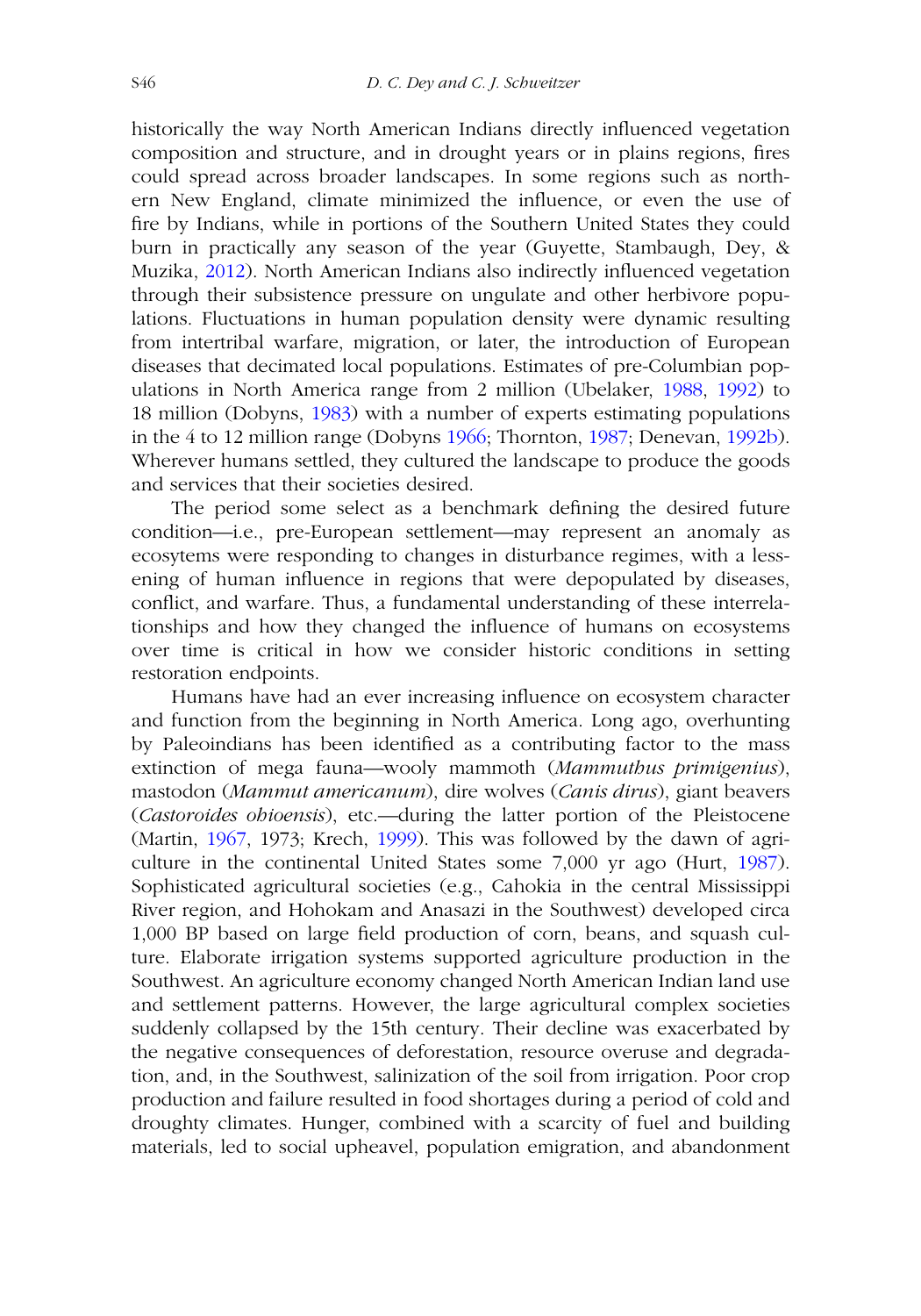of the city-state (Krech, [1999\)](#page-21-0). The cyclical nature of human populations and the subsequent impacts on the landscape cannot be discounted when considering restoration targets.

Elsewhere, the distribution of forests and grasslands was shaped by North American Indian fire for thousands of years (Transeau, [1935;](#page-22-3) Denevan, [1992a;](#page-19-0) Anderson, [2006\)](#page-19-1). Forest structure and composition were determined by North American Indian fire regimes (Black, Ruffner, & Abrams, [2006\)](#page-19-2), as was the distribution of woodlands, savannas, glades, and other fire mediated barrens and oak openings (Nelson, [2010\)](#page-21-4). North American Indians had a long tradition of using fire to shape the landscape and promote habitats for animals important to their subsistence such as bison (*Bison bison*), elk (*Cervus canadensis*), deer (*Odocoileus* spp.), and wild turkey (*Meleagris gallopavo*; Pyne, [1982\)](#page-21-5). They frequently burned the landscape (Guyette et al., [2012\)](#page-20-2) to promote production of nuts, berries, and fruits; to drive animals being hunted; to facilitate travel; and as an act of warfare on their enemies. Then, in the 1600s, Spaniards introduced the horse to North America, and this forever changed the way native Americans hunted, managed grazing herds, and traversed the landscape.

When European settlers were documenting life in the New World, the terrain was in a state of transition from North American Indian inhabitation and use. European diseases had decimated many North American Indian tribes since about 1500 AD, reducing local populations by 80% or more (Snow & Lanphear, [1988;](#page-21-6) Thornton, Miller, & Warren, [1991;](#page-21-7) Thornton, [1997\)](#page-21-8). The vegetation in more productive areas and climates quickly changed following this disruption in the cultural disturbance regimes. What Europeans encountered and recorded may have been substantially different from what existed at the halcyon of North American Indian culture. A further complication in using historic reference conditions is that the period we choose to use to guide our restoration may actually be an artifact of resource degradation or overuse by a particular North American Indian village or tribal population. Krech [\(1999\)](#page-21-0) challenged the myth that all Indian societies were ecologically benign. Gone are the days of historic North American Indian culture and impacts now that 314 million people inhabit the United States.

It is difficult to base restoration on historic conditions in some cases because key components are extirpated and will never return, or fail to operate freely at the landscape scale as they once had for certain ecosystems and landscapes. For example, bison numbering 25 to 30 million once roamed over most of North America, yet by the 1880s there were but 100 wild bison left (Taylor, [2007\)](#page-21-9). Today, small herds graze on restricted lands. Throughout much of the eastern United States, 3 to 5 billion passenger pigeons (*Ectopistes migratorius*) once had substantial impact on eastern forests through consumption of mast and damage to trees on a massive scale, but the last wild bird was seen in 1901 (Ellsworth & McComb, [2003\)](#page-20-6). Wildfire, much of which was human-caused, once spread unsuppressed across large landscapes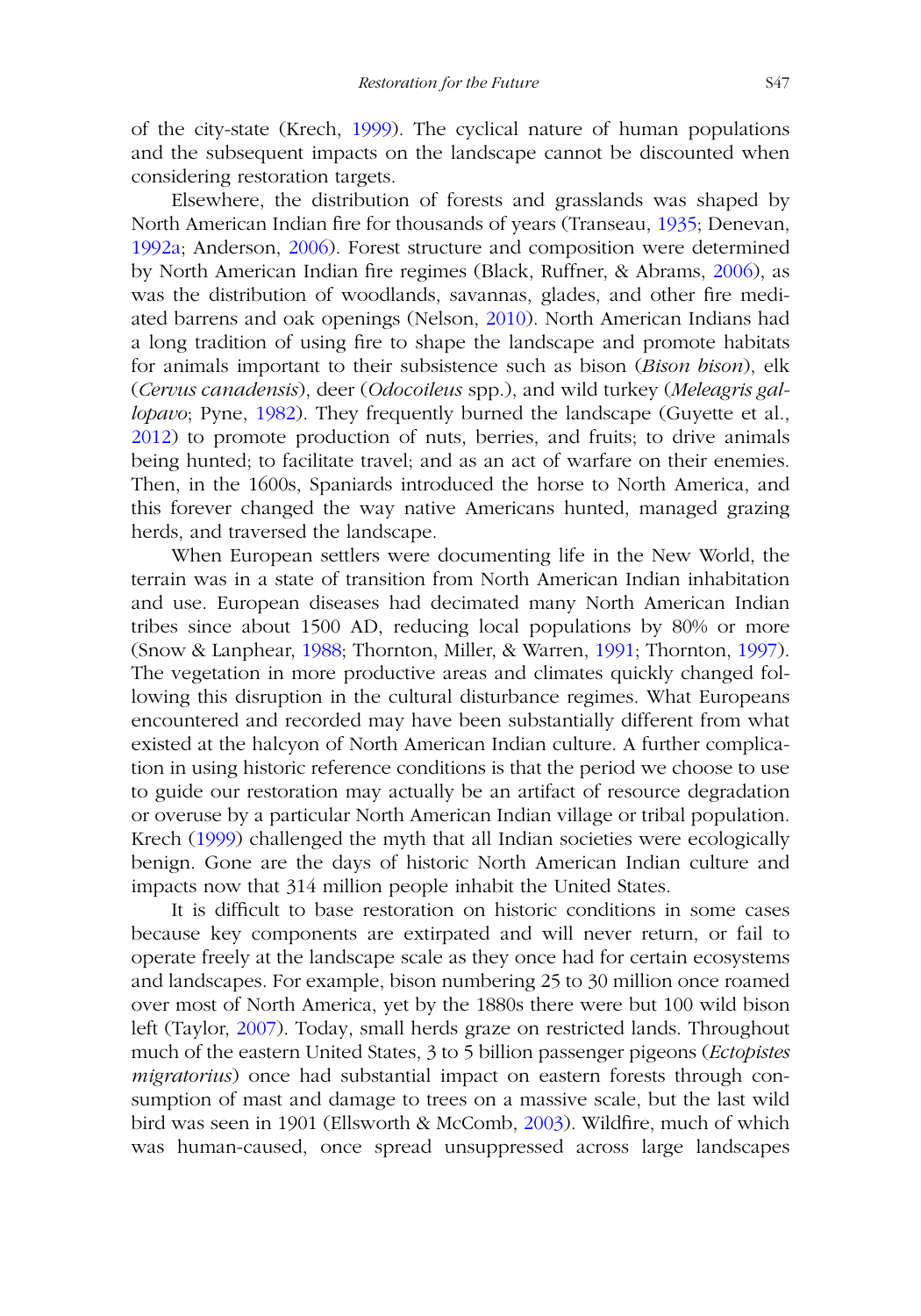(Guyette et al., [2012\)](#page-20-2), but now modern fire suppression has eliminated much of that, and prescribed burning is executed on relatively small parcels. Rivers and streams have been tamed by levees, dikes, dams, and channelization, thus disrupting the natural hydrologic cycle of bottomland forests. And finally, setting restoration endpoints based on a historic period is potentially dubious because the future climate may be quite different than in the past. Climates have varied tremendously over the past 14,000 yr and have included the Younger Dryas, a period of severe cold and drought (12,800 to 11,500 BP), and the Little Ice Age (1350 to 1850 AD). There are many models predicting future climate change, and resultant perturbations must be considered when setting restoration endpoints.

When setting endpoints or targets in forest restoration, it is paramount to consider our desires in terms of ecosystem goods and services, much as the native Americans did less formally when they managed the land for their benefit. It is valuable to reflect back on the past, to understand ecological processes and patterns, to consider the drivers of production, and to realize both positive and negative changes have occurred. Damage to the ecosystem has to be properly assessed; missing components identified; the drivers of dysfunction recognized; the barriers to restoration named; and the stressors of the system understood before restoration goals, objectives, and plans can be written. Consideration of future uncertainties is important in setting restoration endpoints as we strive to promote species in productive communities that function sustainably under new environmental conditions to provide services that enhance society's well-being, with the capacity to be resilient to yet unknown stressors into the future.

## Considerations in Setting Targets and Endpoints

Whether restoration is planned for private or public land, well-stated, clear, and explicit restoration goals and objectives that set endpoints and targets, identify issues and concerns, and establish priorities are crucial to facilitate the formation of effective restoration strategies and tactics, and the selection of the best set of indicators for monitoring progress and measuring success. The leading cause of restoration failure is poorly formed and stated goals and objectives (Dale & Beyeler, [2001;](#page-19-3) Lin, Lin, Cui, & Cameron, [2009\)](#page-21-10). Vague goals and objectives cause confusion in the collective partnership mission, make it difficult to design strategies and practices that are efficient, and hamper the choice of good indicators for monitoring progress and measuring success. Quantitative objectives should be appropriate for both the scale and nature of the restoration. In addition to defining final objectives, key intermediate stages in the restoration process and along the ecosystem trajectory to recovery should be defined quantitatively. If known, benchmarks, thresholds (maximum and minimum), or target levels of key attributes should be identified. Detailed and informative objectives make it easier to identify a suitable set of indicators for monitoring. An appropriate ecosystem model containing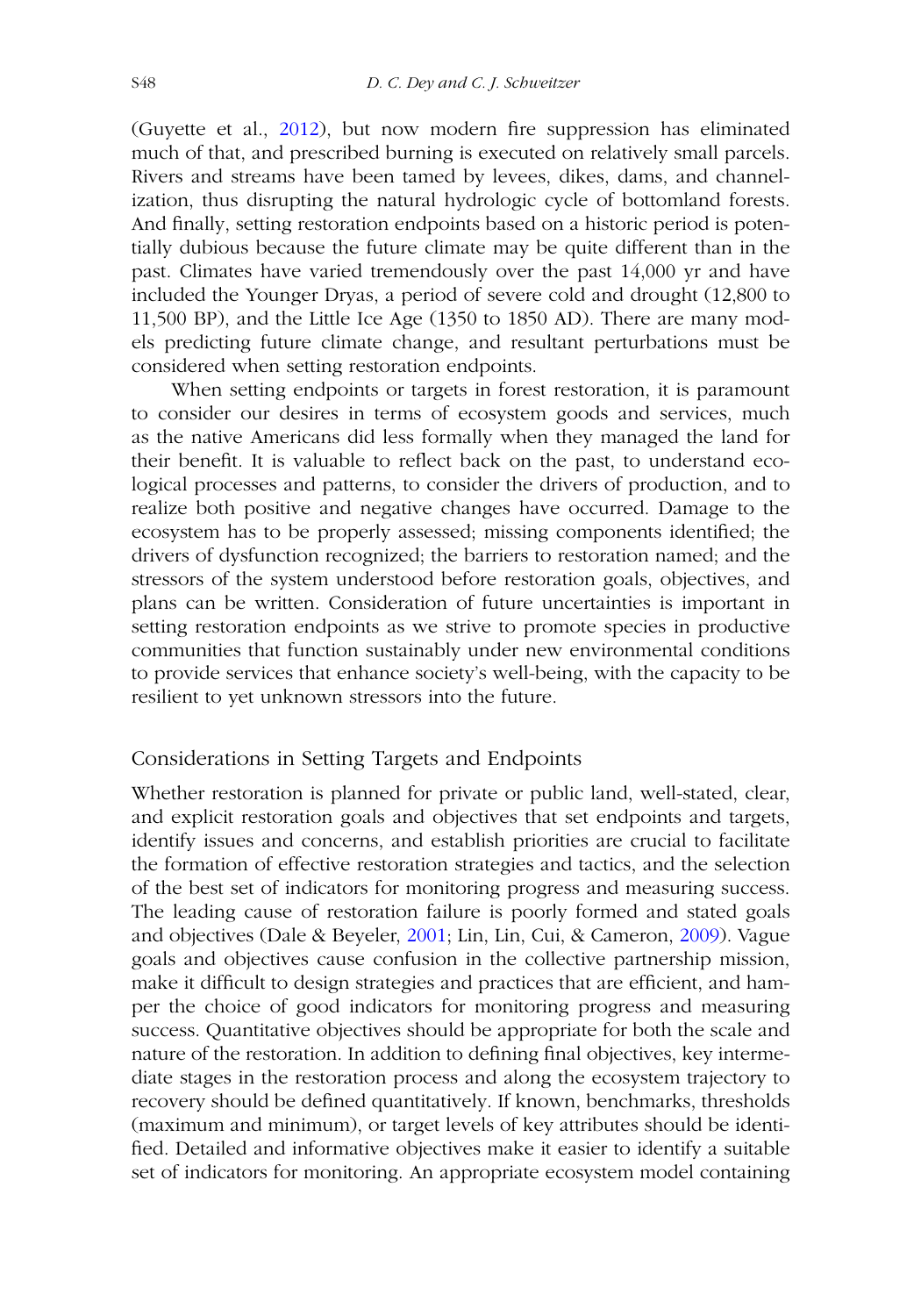the key state components of interest, the processes that define function, the stressors and drivers that cause change, and any barriers to successful recovery is helpful in determining strategic intermediate stages and indicator variables. Intermediate objectives are also important for early detection of undesirable deviations in ecosystem change and afford the opportunity to apply adaptive management to correct the dysfunction caused by stressors or unpredicted interactions and outcomes. For example, forests have a set of developmental stages that can be used to define intermediate stages with objectives and targets—i.e., stand initiation, stem exclusion, understory reinitiation, and old growth stages (Oliver & Larson, [1996\)](#page-21-11).

The process of restoration planning, and setting endpoints and targets may be simplified for a private landowner because they can act autonomously in decision making, but they may lack the ecological, management, and economic expertise. Most family forest owners do forego formal consultation with a natural resource professional or consultant and only 4% have a written forest management plan (Butler, [2008\)](#page-19-4). Ecological restoration is not among the main objectives of these landowners who value aesthetics, privacy, and protection of nature and biological diversity as reasons for owning land (Butler, [2008\)](#page-19-4). Restoration goals may resonate with them but they lack the awareness and expertise to see how their interest fit into a greater perspective for restoring functional ecosystems. However, restoration programs and initiatives offered to private landowners to encourage their use of professional assistance in land planning and increase their awareness of restoration are especially important as they own 83% of the land base in the eastern United States (Smith, Miles, Perry, & Pugh, [2009\)](#page-21-12).

Defining endpoints for restoration becomes complicated on public lands that serve many competing interests. The setting of endpoints and targets is a complex and relatively lengthy process driven by eco-socio-political forces and the scope of the restoration effort. Restoration planning should be accomplished in collaborative partnership with a diversity of experts, users, bureaucrats, politicians, professionals, and others who are important to the acceptance, funding, and long-term support of restoration projects. There is no prescriptive recipe for this undertaking. There are examples that can be studied such as National Forest planning by the U.S. Forest Service, the planning of large-scale regional restorations of the Everglades ecosystem [\(http://www.evergladesplan.org\)](http://www.evergladesplan.org) and the Chesapeake Bay ([http://www](http://www.chesapeakebay.net). [chesapeakebay.ne](http://www.chesapeakebay.net)t), and development of state and NGO species recovery, restoration, and conservation plans.

### INDICATORS OF PROGRESS AND SUCCESS

Indicators are attributes that can be used to assess the condition, function, or output of an ecosystem. Such attributes are grounded in science, are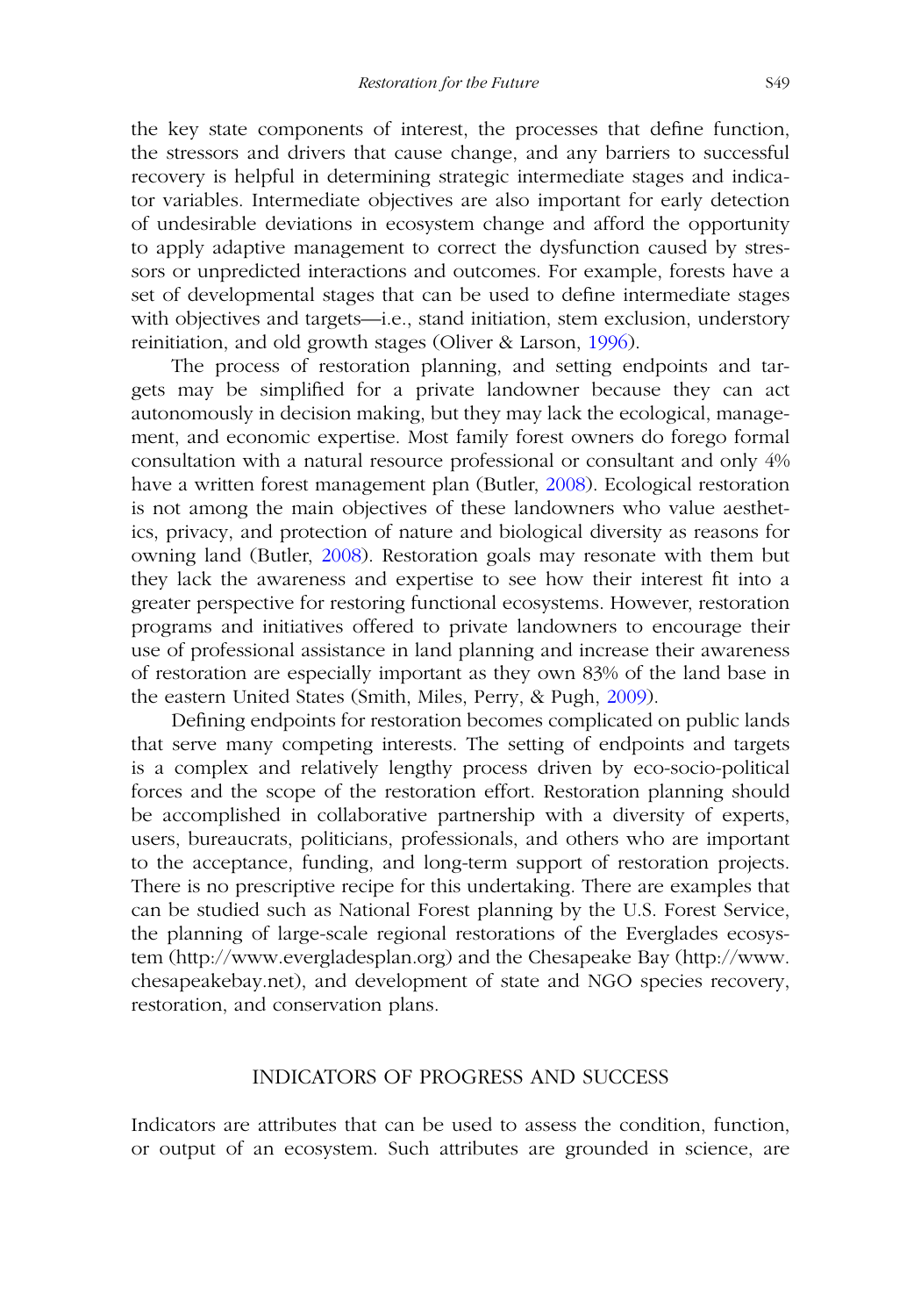quantitative measures of the trait, which are linked with important ecosystem states, processes, and functions. Those indicators that are most useful can detect small changes in ecosystem traits attributable to specific stressors or disturbances. Preferred indicators have standard protocols that are easy and affordable to use; and produce results that are easily interpretable by lay people. They provide timely information to guide assessments of progress and decisions to adapt the set of restoration practices to keep the ecosystem on a desired trajectory. Not all indicators are equally valuable, or appropriate in any given restoration.

The list of indicators that can be used to measure directly, or by inference and modeling, ecosystem condition, function, and productivity is extensive [\(Table 1\)](#page-8-0). However, it is not necessary to measure ecosystems in their entirety, nor is it feasible to do so. The Society for Ecological Restoration International Science and Policy Working Group (SER Int., [2004\)](#page-21-13) published a list of nine ecosystem attributes that measure the success of restoration [\(Table 2\)](#page-10-0). This list is seldom used in its entirety; generally one or two of these attributes are monitored due to budget, expertise, and time constraints. Ruiz-Jaen and Aide [\(2005\)](#page-21-14) surveyed over 450 restoration studies published in the first 11 volumes of *Restoration Ecology* and found that most studies incorporated indicators for diversity (e.g., richness, abundance within trophic levels) and vegetation structure (e.g., cover, woody density, biomass, height). Ecological processes such as nutrient cycling, and biological interactions such as herbivory, mycorrhizae, and seed dispersal were rarely chosen as indicators. For diversity, plant richness was the indicator in 79% of the studies, and arthropod richness served as an indicator only 35% of the time. They reported that most restoration efforts considered only one group of organisms, and had only one or two indicators of vegetation structure such as plant cover, density, or biomass.

Vegetation is a primary choice for monitoring because it is fundamental to defining the ecosystem state, it is involved in numerous important functions, and it is relatively easy to inventory. Vegetation is correlated with many functional attributes (Cairns, [1986\)](#page-19-5) and the abundance and well-being of so many other organisms (Ruiz-Jaen & Aide, [2005\)](#page-21-14). Also, it is commonly assumed that viable populations need quality habitat. In contrast, ecological processes are seldom employed as indicators because they are slower to recover from disturbances than vegetation, the time required to detect meaningful change often exceeds the funding or publishing cycle, and measurements may be costly and take greater expertise to apply and interpret (Ruiz-Jaen & Aide, [2005\)](#page-21-14). For similar reasons, few studies measure reproducing populations because that requires a long-term commitment to assess and may involve costly field techniques and equipment.

Useful indicators are Simple, Measurable, Relevant, Reliable and Timely—SM(a)RRT—according to Vallauri, Aronson, Dudley, and Vallejo [\(2005\)](#page-22-4):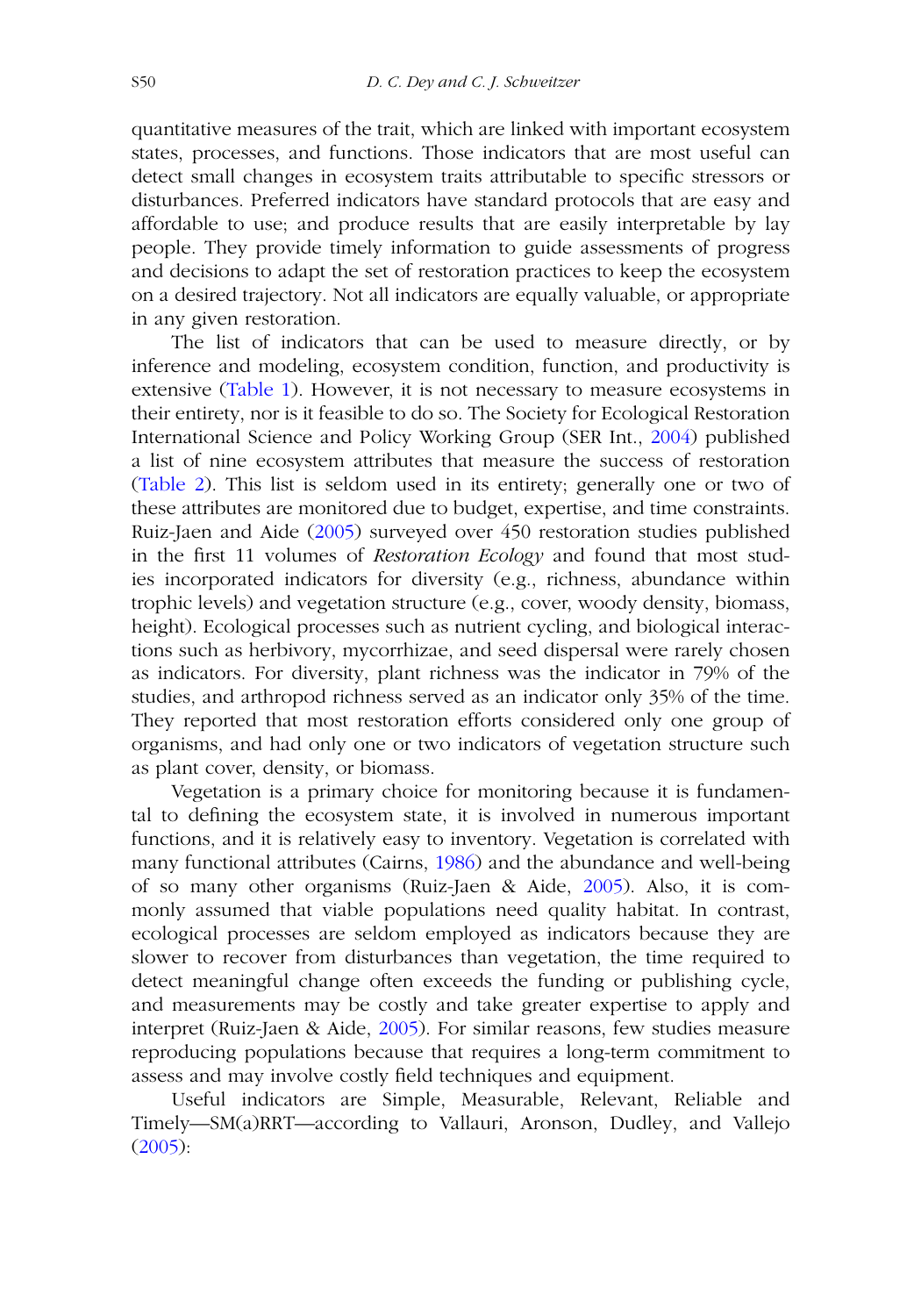| Hierarchy of indicators |             |                                                                                         |
|-------------------------|-------------|-----------------------------------------------------------------------------------------|
| Landscape               |             |                                                                                         |
|                         | Structure   |                                                                                         |
|                         |             | Soils, geology, water bodies                                                            |
|                         |             | Landform, topography<br>Habitat connectivity, corridors, patch size, distribution,      |
|                         |             | juxtaposition                                                                           |
|                         |             | Community types                                                                         |
|                         |             | Trophic levels                                                                          |
|                         |             | Age, size structure                                                                     |
|                         | Composition |                                                                                         |
|                         |             | Area of forest and other cover types                                                    |
|                         |             | Ownership                                                                               |
|                         |             | Biodiversity                                                                            |
|                         | Function    | Threatened and endangered species                                                       |
|                         |             | Production of timber, water, wildlife, air                                              |
|                         |             | Ecological integrity, health                                                            |
|                         |             | Economic development—jobs (number, type), economy,<br>markets                           |
|                         |             | Demographics                                                                            |
|                         |             | Gene flow patterns and migration                                                        |
|                         |             | Disturbance regime<br>Nutrient cycling, energy flow                                     |
|                         |             | Social well-being & ecosystem services                                                  |
|                         |             | Viable populations                                                                      |
|                         |             | Policy and law                                                                          |
|                         |             | Recreation                                                                              |
|                         |             | Fragmentation (aggregation index, edge density)                                         |
| Community,              |             |                                                                                         |
| stand                   | Structure   |                                                                                         |
|                         |             | Trophic levels                                                                          |
|                         |             | Size structure (height, diameter, weight, volume)                                       |
|                         |             | Age structure                                                                           |
|                         |             | Density (basal area, number per area, stocking)                                         |
|                         |             | Vegetation cover                                                                        |
|                         |             | Canopy closure                                                                          |
|                         |             | Site quality (site index)                                                               |
|                         |             | Stand stocking (%)<br>Stand type (old growth, mature, early seral)                      |
|                         |             | Snags and coarse woody debris                                                           |
|                         |             | Fuel loading, fuel model class,                                                         |
|                         |             | landform, topography, geology                                                           |
|                         |             | Soil (pH, organic matter, bulk density, CEC, base saturation,<br>nutrient availability) |
|                         |             | Litter layer                                                                            |
|                         |             | Water pH, turbidity, conductivity, organic matter,                                      |
|                         |             | temperature, dissolved $O_2$ content, flow, yield, velocity                             |
|                         |             | Stream structure (riffles, pools, bed type, large woody debris,<br>large rock)          |
|                         |             | Seasonal hydrology                                                                      |
|                         |             |                                                                                         |

<span id="page-8-0"></span>**TABLE 1** A Partial List of Indicators That Are Commonly Used to Gauge Progress in Restoring Ecosystems and to Provide Information in Support of Adaptive Management

(*Continued*)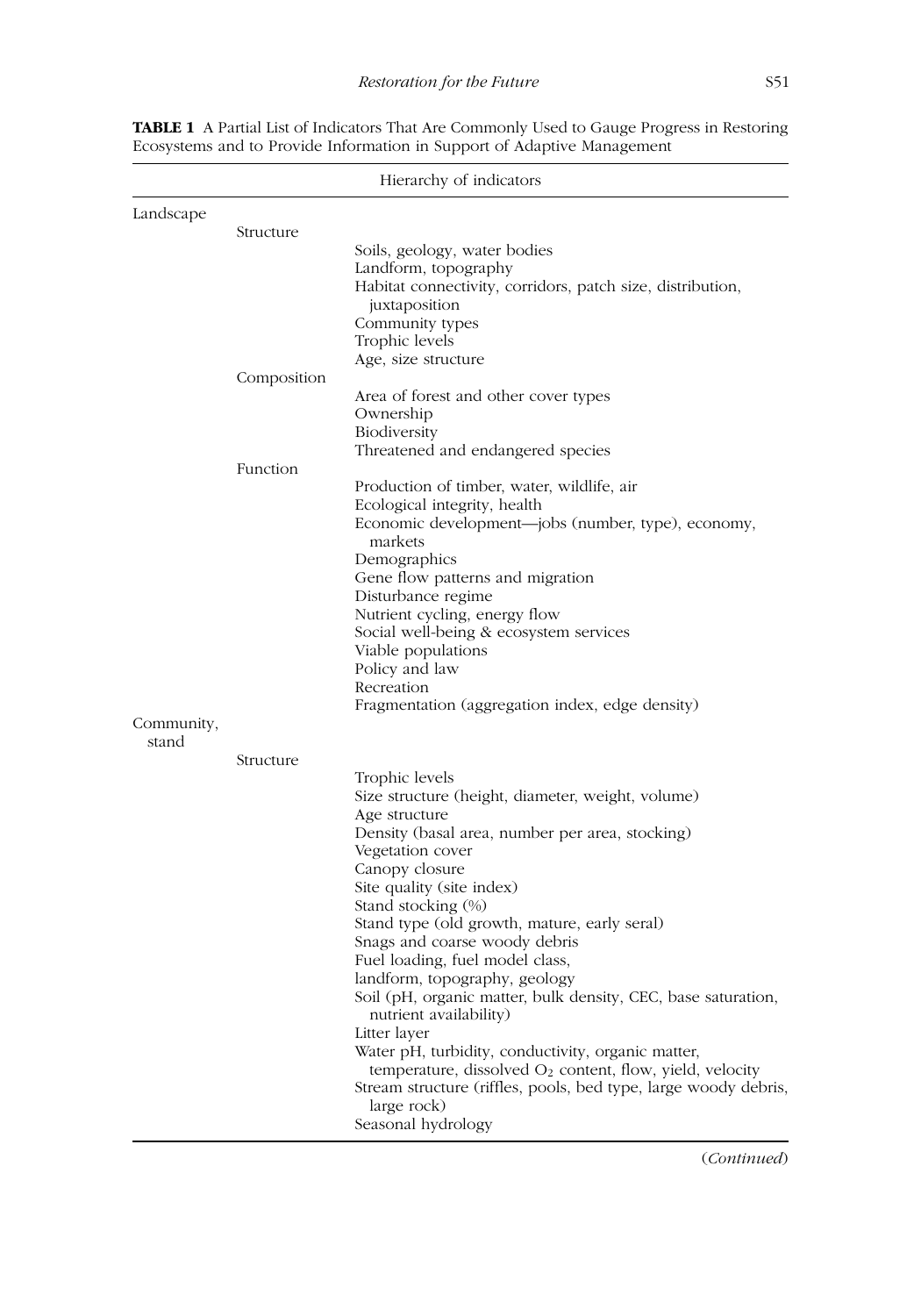|  | <b>TABLE 1</b> (Continued) |
|--|----------------------------|
|--|----------------------------|

| Hierarchy of indicators |             |                                                             |
|-------------------------|-------------|-------------------------------------------------------------|
|                         | Composition |                                                             |
|                         |             | Functional groups                                           |
|                         |             | Biodiversity                                                |
|                         |             | Threatened and endangered species                           |
|                         |             | Natural community type (forest, woodland, savanna, prairie) |
|                         |             | Floristic quality index                                     |
|                         |             | Coefficient of conservatism, native index, importance value |
|                         | Function    |                                                             |
|                         |             | Regeneration                                                |
|                         |             | Productivity (biomass, timber, biofuels, water yield)       |
|                         |             | Soil quality (soil enzyme activity)                         |
|                         |             | Nutrient cycling, energy flow                               |
|                         |             | Genetic diversity and                                       |
|                         |             | filtration (sediment, nonpoint pollution)                   |
|                         |             | Disturbance regime                                          |
|                         |             | Soil erosion, deposition                                    |
|                         |             | Soil hydrology, groundwater movement, available water       |
|                         |             | content                                                     |
| Population,             |             | Soil microbial populations, decomposition, mycorrhizae      |
| species                 |             |                                                             |
|                         | Structure   |                                                             |
|                         |             | Age structure                                               |
|                         |             | Size structure                                              |
|                         |             | Habitat amount, quality, connectivity                       |
|                         |             | Density                                                     |
|                         |             | Occurrence                                                  |
|                         | Composition |                                                             |
|                         |             | Genetic diversity                                           |
|                         |             | Sex ratio                                                   |
|                         |             | Juvenile/adult ratio                                        |
|                         | Function    |                                                             |
|                         |             | Viable populations                                          |
|                         |             | Reproduction, breeding success                              |
|                         |             | Gene flow, adaptation                                       |
|                         |             | Mortality                                                   |
|                         |             | Productivity                                                |
|                         |             | Recreation                                                  |

Indicators are listed in no particular order of importance or usefulness; that will be determined on a case-by-case basis. The list was derived from much of the literature cited in this article and from the experience of the authors.

- simple to measure such as percent cover, number of species, etc.;
- measurable with ease, requires little expertise, and are affordable;
- relevant by being linked to key stages of ecosystem change, management actions, succession, and function;
- reliably related to ecosystem state and function in predictable ways with known certainty;
- timely in that their remeasurement can be done coincident with key stages of ecosystem change, and they provide data for preemptive adaptive management.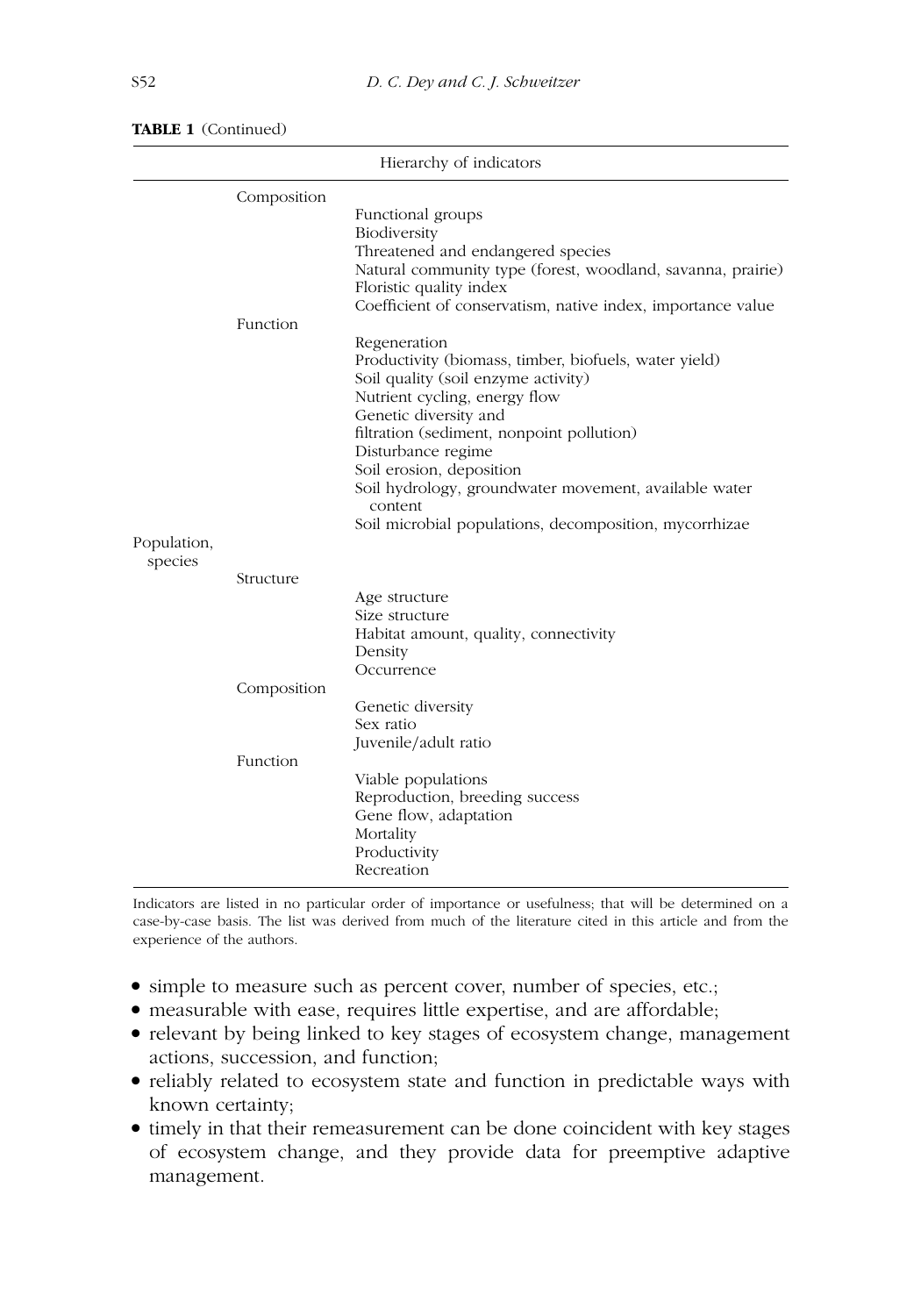|   | Ecosystem attributes that denote success in restoration             |
|---|---------------------------------------------------------------------|
|   | Diversity and community structure similar to a reference            |
|   | Presence of indigenous species                                      |
|   | Presence of functional groups necessary for long-term stability     |
|   | Capacity of physical environment to sustain reproducing populations |
|   | Normal functioning                                                  |
|   | Integration with landscape                                          |
|   | Elimination of potential threats                                    |
| 8 | Resilience to natural disturbances                                  |
|   | Self-sustainability                                                 |

<span id="page-10-0"></span>**TABLE 2** Set of Ecosystem Attributes to Guide Determination of Success in Restoration (SER Int., [2004\)](#page-21-13)

#### SELECTING INDICATORS

Selection of a suitable set of affordable and effective indicators is a crucial and iterative process that takes time and is not unlike the development of the restoration plan endpoints and targets in that it should be a collaborative interdisciplinary result of cooperative and diverse partnerships. It can be a messy and time-consuming process with large partner groups that have competing or conflicting interests. Some have even tried to streamline the process and minimize the subjectivity of human relations by developing objective mathematical models using either a causal network (pressurestate-response), ecological hierarchy network, or integrated approach to select ecological indicators (Lin et al., [2009\)](#page-21-10). However, selecting indicators is inherently a human process and therefore hard to manage. But it can be accomplished within a reasonable processing time and with acceptable outcomes. In a real world example, Doren and Best [\(2009\)](#page-20-7) provided an effective example for selecting indicators for restoration of the Florida Everglades.

It is singularly important in selecting indicators that one starts with clearly stated specific goals and quantitative objectives in the restoration plan (Dale & Beyeler, [2001\)](#page-19-3). Poorly developed goals and objectives can result in the selection of indicators that are not useful for monitoring, informing decision making, nor in communicating with the public (Lin et al., [2009\)](#page-21-10). The end result should be the smallest set of indicators that gets the job done (Hagan & Whitman, [2004\)](#page-20-8)—i.e., that demonstrate achievement of goals and objectives, that provide information to make timely necessary adjustments to restoration management, and that clearly communicate the benefits to society and stakeholders in strong relevant practical terms.

Ruiz-Jaen and Aide [\(2005\)](#page-21-14) concluded that a reasonable set of indicators includes some measures of diversity, vegetation structure, and ecological function. It is better to include in the set of indicators more than one organismal group from several different trophic levels or ecosystem hierarchies. The set of indicators should characterize key elements and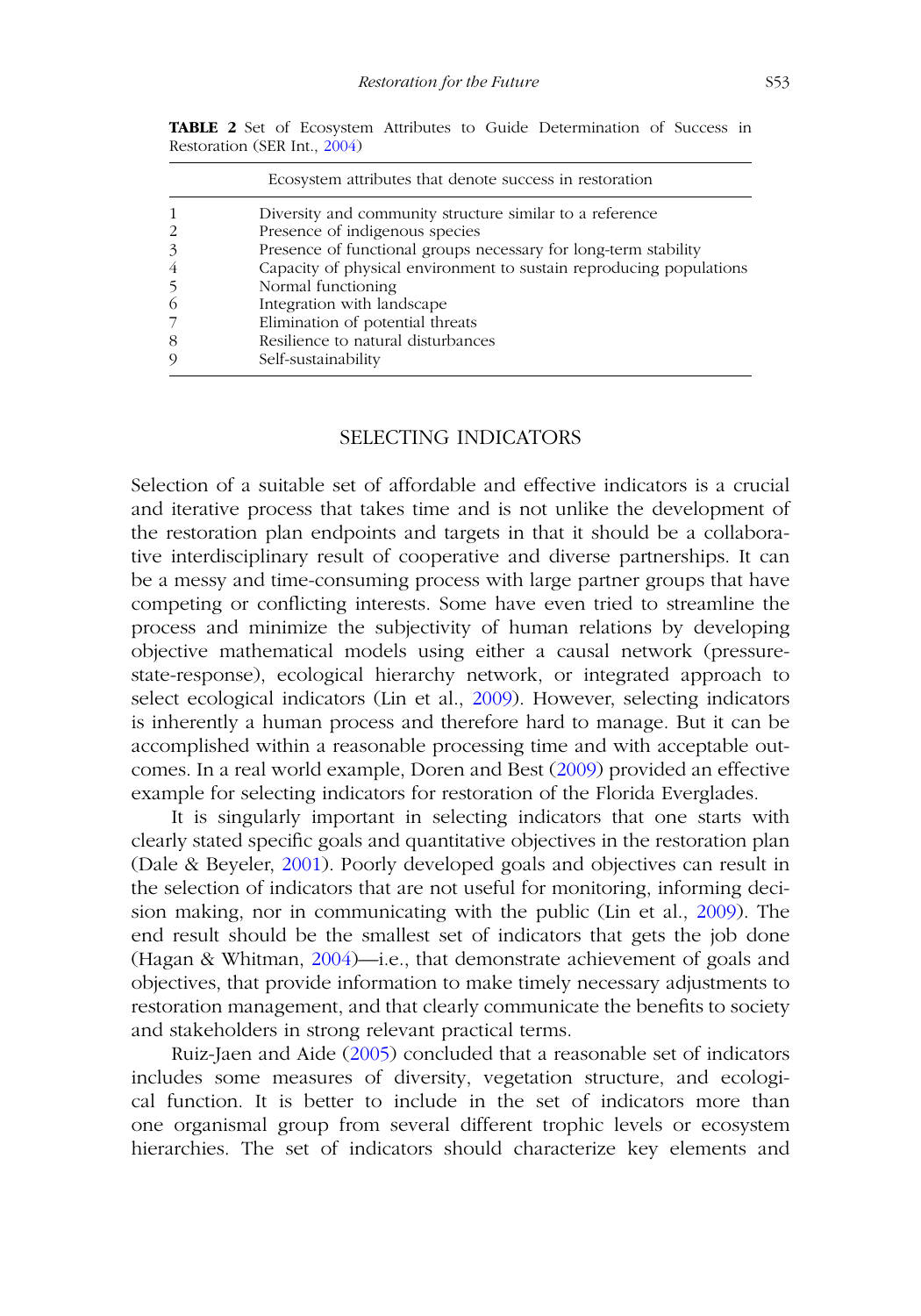functions of the ecosystem that include pertinent variables representing the organism, population, ecology, physical environment, key stressors and drivers of disturbance, response to management, and the socioeconomic aspects of the restoration project. A review of literature on selecting indicators in ecosystem restoration produced a strategic list of criteria for evaluating indicators according to their relevance to goals and objectives, effectiveness in representing ecological states and functions, efficiency in application, ability to guide management activities, and power to communicate with a diverse group of partners and publics [\(Table 3\)](#page-12-0).

Indicators for restoration have often been focused on the ecology, physical environment, and biodiversity of the ecosystem. Often lacking are indicators of the socioeconomic aspects of restoration. In a meta-analysis of over 1,500 papers, Aronson et al. [\(2010\)](#page-19-6) concluded that the majority of restoration projects failed to include socioeconomic benefits and values; neither did they communicate the benefits to society of building natural capital and the value of ecosystem services provided by the restoration. Lost was the ability to link improvements in ecosystem services and increases in natural capital and describe them to the beneficiaries (i.e., the public) in tangible, easily understood terms. Too often, the public doesn't see the value of the returns on their investments in restoration, or the importance of the restoration experience as feedback to inform public policy. Such understanding improves the ability to conduct future restoration work more efficiently and effectively. The failure to consider the economics of restoration by treating it purely as an ecological endeavor is a major oversight because a chief barrier to implementing restoration at the scale most likely to elicit change is a lack of funds and public support.

Utilization of products of restoration activities such as small diameter woody material is important and is part of the suite of ecosystem services. The challenge often is that the type and size of material being removed during restoration is not commercially viable and this necessitates the development of new lines of manufacturing, methods of transportation, product development, and expanding markets. Alternative tactical approaches to restoration are needed to utilize any currently commercial material that is made available during restoration. For example, instead of using only prescribed burning to reduce overstory density in restoring savannas, why not harvest the overstory trees in conjunction with burning to capture the value in timber products? Simple as this approach seems, it is not always used, in part because some managers strive to use natural (not human) disturbances in restoration. As Vallauri et al. [\(2005\)](#page-22-4) remind us though, restoration is for people as well as biodiversity; and Hobbs [\(2007\)](#page-21-15) emphasizes that realistic goals for restoration are grounded in the current social and ecological realities of today and hedging our decisions on how they will change in the future.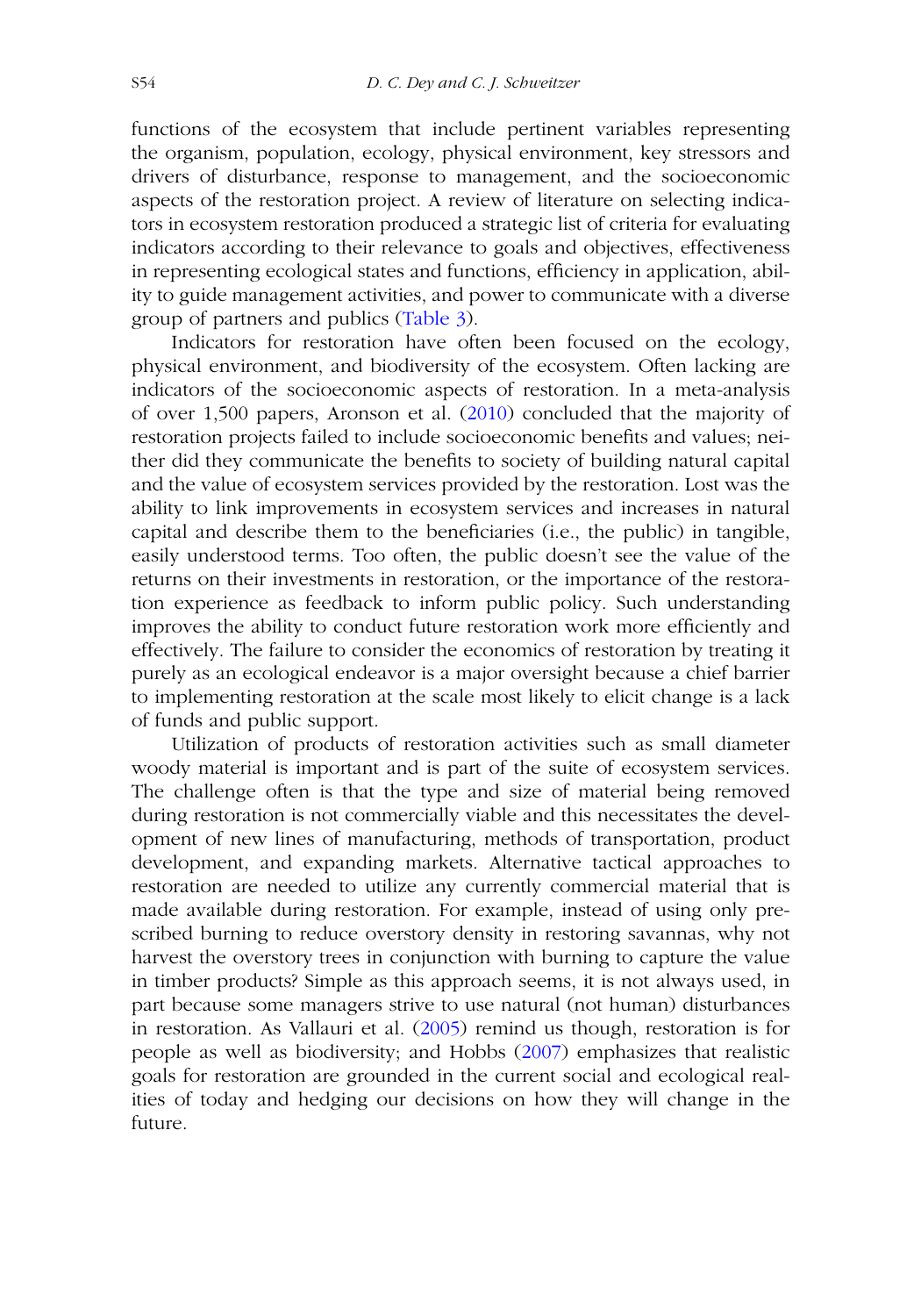| Selection critieria for indicators  |                                                                                                                                                                                                                         |
|-------------------------------------|-------------------------------------------------------------------------------------------------------------------------------------------------------------------------------------------------------------------------|
| Relevant to the restoration<br>plan |                                                                                                                                                                                                                         |
|                                     | Is the indicator relevant to plan goals and objectives?<br>Does it address priority issues, concerns, and outcomes,<br>both social and ecological?                                                                      |
| Ecological considerations           |                                                                                                                                                                                                                         |
|                                     | Are they grounded in ecological theory and application in                                                                                                                                                               |
|                                     | the particular region?<br>Are they backed by scientific statistical analyses and<br>models?                                                                                                                             |
|                                     | Do they reveal current conditions for structure,<br>composition, or function?                                                                                                                                           |
|                                     | Are they sensitive to small changes in specific stressors or<br>management levels?                                                                                                                                      |
|                                     | Are they responsive to single ecosystem stressors or<br>drivers?                                                                                                                                                        |
|                                     | Are they sensitive to small changes in ecosystem trajectory<br>(structure, composition, & function)?                                                                                                                    |
|                                     | Can they be integrated with other indicators?<br>Are the indicators linked to specific ecosystem stressors or<br>drivers?                                                                                               |
|                                     | Are they appropriate to the size and complexity of the<br>restoration?                                                                                                                                                  |
|                                     | Do they represent key information about ecosystem                                                                                                                                                                       |
|                                     | structure, composition, & function?<br>Does the set of indicators include more than one organism<br>or trophic level?                                                                                                   |
|                                     | Does the set of indicators cover several of the ecosystem<br>hierarchy levels (gene to landscape)?                                                                                                                      |
|                                     | Are they correlated with multiple components of the<br>ecosystem?                                                                                                                                                       |
|                                     | Is the indicator appropriate for the specific level or scale of<br>ecosystem hierarchy (gene to landscape)?                                                                                                             |
|                                     | Does it respond to stress in a predictable manner?<br>Is the indicator commonly used to characterize reference                                                                                                          |
|                                     | ecosystems, stands, or sites?                                                                                                                                                                                           |
| Application of indicator            |                                                                                                                                                                                                                         |
|                                     | Are they practical to use? Are skills required to use<br>common in the workforce?                                                                                                                                       |
|                                     | Are they readily accessible and widely applicable?<br>Is the indicator commonly used in other similar restoration<br>projects?                                                                                          |
|                                     | Are they well-defined, widely accepted, and have standard<br>protocols?                                                                                                                                                 |
|                                     | Does the indicator have known benchmarks, target levels<br>for key intermediate and final stages in the restoration<br>process and in ecosystem developmental stages?<br>Are they affordable? Do they require expensive |
|                                     | instruments or laboratory analysis?                                                                                                                                                                                     |
| Managing restoration                | Do they aid in decision making?                                                                                                                                                                                         |

<span id="page-12-0"></span>**TABLE 3** A Partial List of Criteria That May Be Helpful in Selecting the Smallest Best Set of Indicators for Monitoring Restoration Progress and Measuring Final Success

(*Continued*)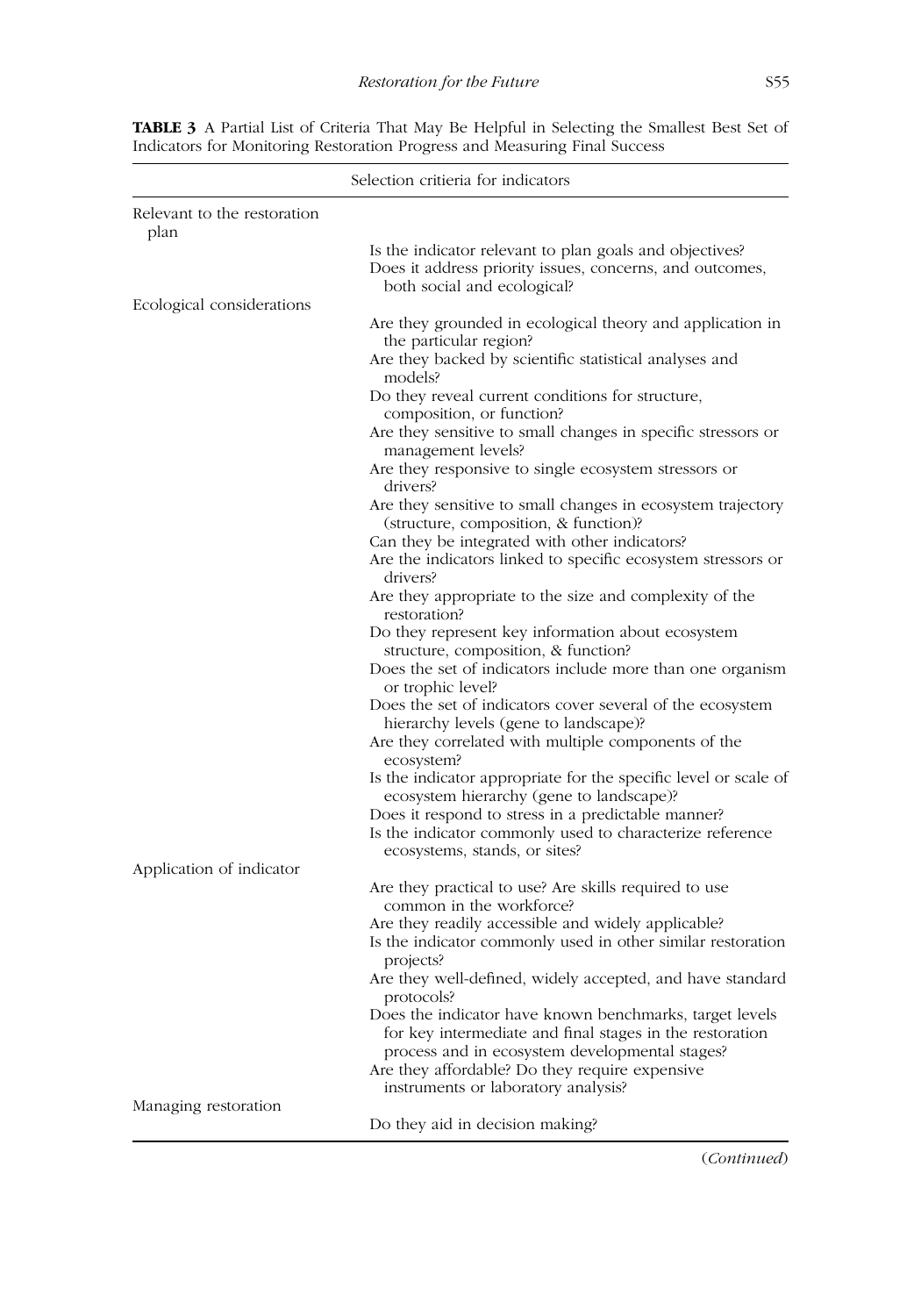|                                          | Selection critieria for indicators                                                                                         |
|------------------------------------------|----------------------------------------------------------------------------------------------------------------------------|
|                                          | Are the indicators linked to or responsive to management<br>activities?                                                    |
|                                          | Can they be used to make predictions or used in<br>simulations?                                                            |
|                                          | Can changes in the indicator be interpreted and acted<br>upon?                                                             |
|                                          | Can indicators predict, give early warning to irreversible<br>shifts in ecosystem trajectory?                              |
|                                          | Do they support adaptive management?                                                                                       |
| Indicators as tools for<br>communication |                                                                                                                            |
|                                          | Are they understood by a diversity of people?<br>Are they indicative of future ecosystems states, services, or<br>outputs? |
|                                          | Can they be linked in common language to tangible<br>ecosystem services, values, and societal well-being?                  |

#### **TABLE 3** (Continued)

Based on Dale and Beyeler [\(2001\)](#page-19-3), Hagan and Whitman [\(2004\)](#page-20-8), Vallauri et al. [\(2005\)](#page-22-4), Groffman et al. [\(2006\)](#page-20-9), Briske, Fuhlendorf, and Smeins [\(2006\)](#page-19-7), Doren et al. [\(2009\)](#page-20-10), Doren and Best [\(2009\)](#page-20-7), and Lin et al. [\(2009\)](#page-21-10).

### REFERENCE SITES AND OTHER TOOLS TO GUIDE RESTORATION

We do not always have the quantitative knowledge of thresholds, benchmarks, structural and compositional metrics, or functional mechanics that would help us write explicit goals and objectives, or interpret absolute values of indicators in assessing ecosystem change. In these cases, reference sites are used by comparison to help us set endpoints and targets, and monitor our progress. In fact, 70% of the restoration studies reviewed by Ruiz-Jaen and Aide [\(2005\)](#page-21-14) used reference sites. Using more than one reference site is practical and helps to account for the variability in ecosystem states and responses to a given set of stressors, management actions, and disturbances. There are drawbacks and precautions to using reference sites that must be kept in mind (Stanturf, Schoenholtz, Schweitzer, & Shepard, [2001\)](#page-21-16). Reference sites such as eastern hardwood old growth stands or bottomland forest remnants are often small-sized relics that have limited capacity to buffer against environmental changes. They are experiencing unprecedented changes due to dramatically altered disturbance regimes. For example, bottomland forest remnants may occur in floodplains where the natural hydrology has been totally altered by wetland drainage, river channelization, and other flood control activities. Other threats to reference sites include modified regeneration and competitive dynamics due to invasive species; modified stand development due to fire suppression; or overbrowsing by unnaturally high density herbivore populations. For these and other similar reasons, available reference areas may be altered systems that are not sustainable or even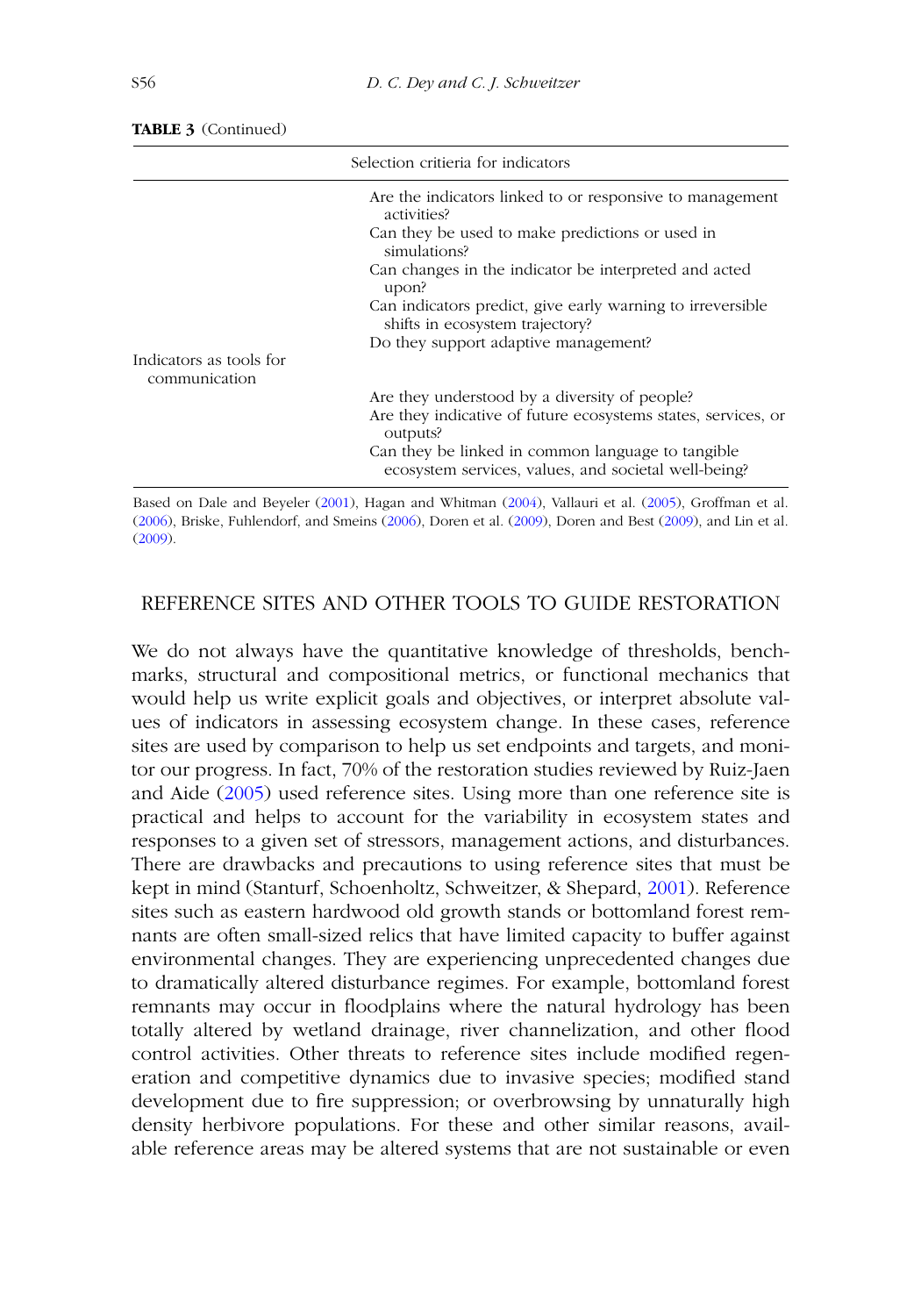desirable to emulate. They may not be good examples of what is possible or what would be best adapted to novel environments. Reference sites may be relevant for defining endpoints but they do not provide information about critical intermediate stages of ecosystem development for the several different pathways that may lead to nearly the same endpoint. Nonetheless, they are widely used to guide restoration.

There is a growing body of literature that gives increasingly detailed information on historic vegetation structure (density) and composition, and probability of tree species occurrence based on ecological and environmental factors. This derives from spatially explicit methods to model vegetation and location data from General Land Office surveys (circa 1800–1850s; Hanberry et al., [2011;](#page-20-11) Hanberry, Dey, & He, [2012;](#page-20-12) Hanberry, He, & Dey, [2012;](#page-20-13) Hanberry, Kabrick, He, & Palik, [2012;](#page-20-14) Hanberry, Yang, Kabrick, & He, [2012\)](#page-20-15). For example, Hanberry et al. [\(2012\)](#page-20-14) have developed models of presettlement forests to aid in the restoration of bottomland forests in the Mississippi River Alluvial Valley. They present maps of the probability of a tree species occurrence and tables of structural attributes by species such as the mean and range in overstory density, basal area and stocking, and mean diameter at breast height (dbh). Similar work for upland forests, woodlands, and savannas in the Missouri Ozark Highlands and Plains eco regions has been done by Hanberry, Dey, and He [\(2012,](#page-20-12) [2014\)](#page-20-16), and Hanberry, Kabrick, and He [\(2014a,](#page-20-17) [2014b\)](#page-20-12). Other modern models of forest structure also exist. These include stocking charts for upland *Quercus-Carya* forests in the Central Hardwood Region (Gingrich, [1967\)](#page-20-18) and for bottomland forests of *Populus deltoides-Acer saccharinum-Platanus occidentalis* in the Midwest (Larsen, Dey, & Faust, [2010\)](#page-21-17). Stocking can be used to define desired tree structure in forest, woodlands, and savannas, and to set structural thresholds that would trigger management action. Other such practical tools and models in wildlife, fisheries, limnology, and other disciplines can be used to help define a clear set of goals, objectives, and indicators for intermediate critical stages and final endpoints in restoration.

### LINKING TIERED PLANS TO AN ECOLOGICAL HIERARCHY

Parallel to an ecological hierarchical approach to classifying ecosystem attributes from the regional to the site-level, and population to organismallevel; there is also a hierarchical approach to forest planning that is well-suited to defining restoration goals and objectives at each ecological level. Forest plans are appropriate for addressing regional and landscapescale restoration goals and objectives. These plans are appropriate for properties that range from thousands to millions of hectares; that are complex with mixed ownerships, provide services to industry and urban cities, and have diverse natural communities serving as home for migratory wildlife and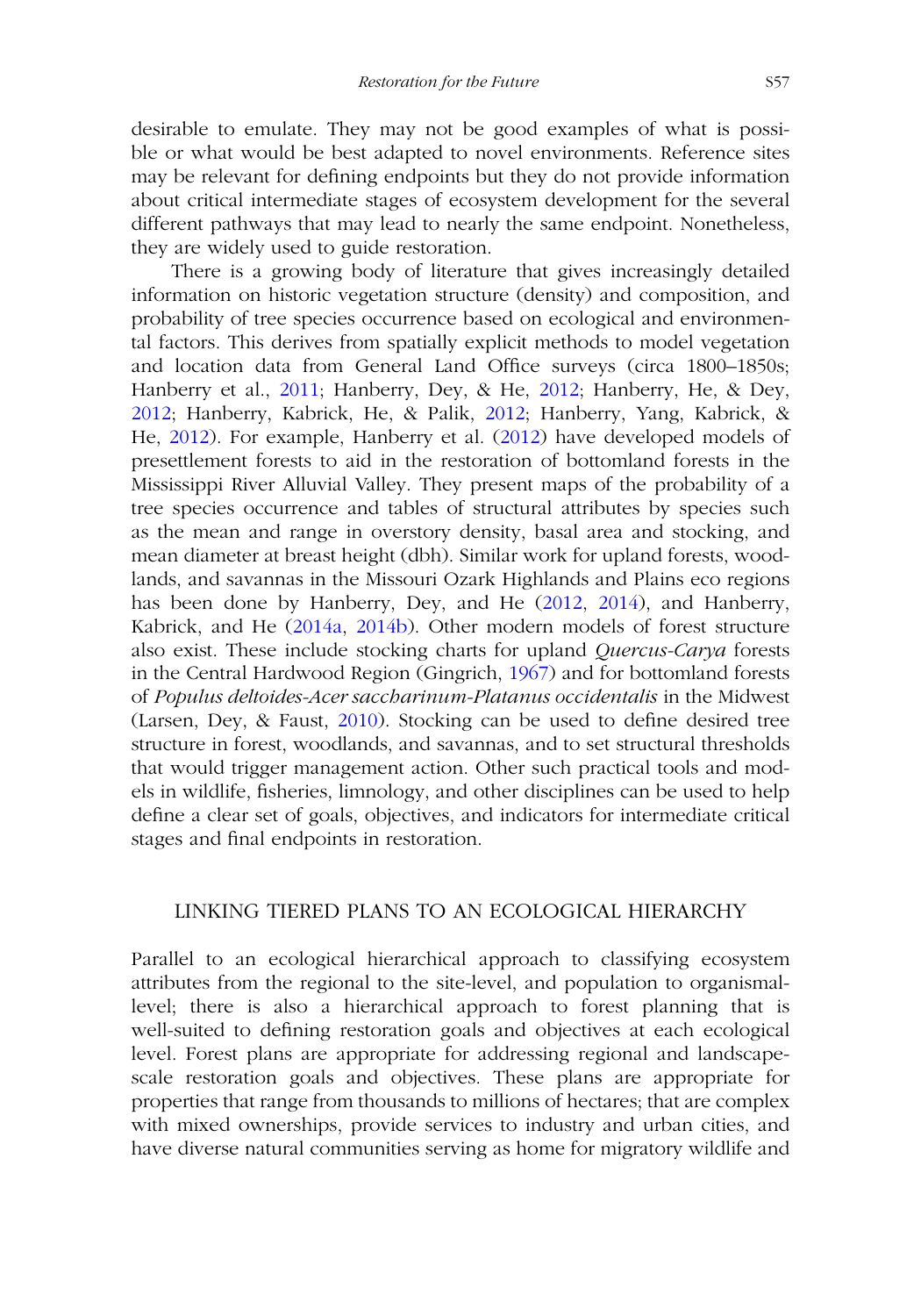species with large home ranges. The forest plan serves as the foundation analysis and document that establishes goals and objectives at the highest levels, and from which all other subsequent plans arise. With each step down in the size of the project area and ecological hierarchy to a finer scale of organization, there is a coincident step down in the scope of planning. Landscape or watershed level activities can be defined in project plans, which are used to implement the forest plan and hence are tiered to its goals and objectives. Within the watershed or landscape, goals and objectives for individual forest stands or specific natural communities are detailed in the stand prescription or site restoration plan. Species conservation and recovery plans set direction for management at the organism level. Clear and specific goals and objectives are important at each level of planning, with increasing orders of quantification and temporal and spatial specificity as plans become more site and species oriented, and result in on-the-ground action.

# ROLE OF MONITORING AND ADAPTIVE MANAGEMENT IN RESTORATION

Adaptive management and monitoring partnerships are an apt way to deal with the current unknowns and future uncertainties we often face when drafting goals, setting objectives, and selecting indicators in ecosystem restoration. There will never be enough timely research to meet the information needs of every manager wishing to plan and conduct restoration of a specific ecosystem. In the absence of intermediate benchmarks, thresholds, and targets for key ecosystem developmental stages, a pertinent set of indicators and monitoring program can provide the information managers need to adapt management to correct ecosystem trajectories that are leading toward undesirable outcomes (Yaussy, Nowacki, Schuler, Dey, & DeGayner [2008;](#page-22-5) Nowacki, Ablutz, Yaussy, Schuler, & Dey, [2009\)](#page-21-18).

Coordinated regional monitoring projects can collectively provide data for scientists to develop or calibrate models, establish linkages between indicators and ecosystem structure and function, and stressors, or identify thresholds representing irreversible shifts in ecosystem trajectory (Yaussy et al., [2008;](#page-22-5) Nowacki et al., [2009\)](#page-21-18). Partnerships in united efforts in restoration can be invaluable in implementing adaptive management especially on larger scaled restoration projects of up to millions of hectares (Doren, Trexler, Gottlieb, & Harwell, [2009\)](#page-20-10). It takes the collective resources of multiple partnerships to plan and implement adaptive management on the scale of ecosystems and landscapes. There are several networks of experimental forests and landscape-scale conservation initiatives currently in place that can be used to focus efforts on monitoring for adaptive management in ecosystem restoration. The U.S. Forest Service has a series of 80 experimental forests and ranges [\(http://www.fs.fed.us/research/efr\)](http://www.fs.fed.us/research/efr) located nationally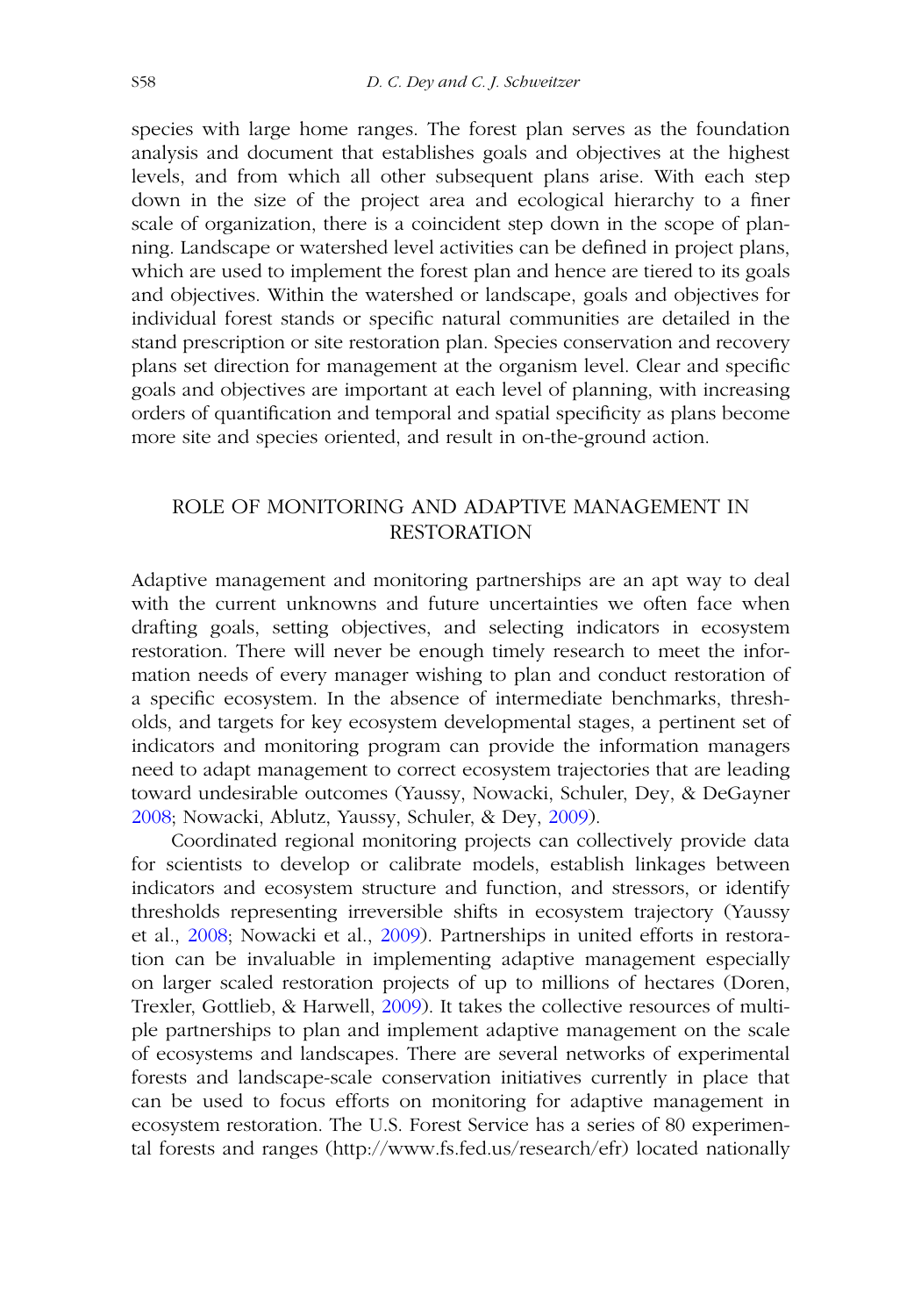in major forest landscapes where long-term research has been conducted for the past 100 yr. Some are highly developed and instrumented (e.g., Hubbard Brook, H. J. Andrews, and Coweeta) to monitor changes in soils, hydrology, and other resources at the watershed level. The U.S. Forest Service has also recently launched the establishment of Collaborative Forest Landscape Restoration Programs ([http://www.fs.fed.us/restoration/](http://www.fs.fed.us/restoration/CFLRP/index.shtml) [CFLRP/index.shtml\)](http://www.fs.fed.us/restoration/CFLRP/index.shtml) to develop and demonstrate restoration of priority forest landscapes nationally. Currently there are 23 projects nationwide and \$40 million annually for 10 yr to establish the program. A major goal of the program is to provide science-based examples of restoration and each project includes a monitoring component. The U.S Fish and Wildlife Service hosts several initiatives that represent large scale cooperatives of diverse partnerships dedicated to conservation at the regional and landscape levels: 18 Joint Ventures ([http://www.fws.gov/birdhabitat/Jointventures/index.](http://www.fws.gov/birdhabitat/Jointventures/index.shtml) [shtml\)](http://www.fws.gov/birdhabitat/Jointventures/index.shtml) and 22 Landscape Conservation Cooperatives ([http://www.fws.gov/](http://www.fws.gov/landscape-conservation/lcc.html) [landscape-conservation/lcc.html\)](http://www.fws.gov/landscape-conservation/lcc.html) have been established nationally. All these existing networks of restoration and conservation partnerships are ideal vehicles for developing monitoring to support adaptive management. The well-developed partnerships would be advocates for such an effort. The project areas are opportune places for doing the types of testing and calibrating of indicators that are expensive, involve long-term remeasurements, and require a high-level of expertise to implement and interpret; those that managers are unlikely to ever do in their restoration areas. The existing institutional infrastructure could facilitate monitoring and evaluating management practices. Indicators can be monitored, tested, calibrated, or modeled on these cooperative restoration sites and experimental forest networks and used by inference or imputation in other similar restorations within the appropriate ecological regions. Collaborative monitoring efforts on these long-term experimental and restoration sites can be used to discover benchmarks, thresholds, quantitative reference conditions, and determine the range of natural variability.

# ROLE OF MANAGEMENT IN MAINTAINING RESTORED ECOSYSTEMS

The endpoint of restoration is the transition to ecosystem management and sustainability of the desired outcomes and states. Although the term restoration is often used as if it were something different than management, it is actually a focused subset of goals, strategies, and approaches within the domain of land or forest management. And the restorationist who sets desired future conditions, endpoints, and targets, whether by looking backward to some historic time and condition, or by incorporating the needs of society, today and in the future, is still practicing forestland management.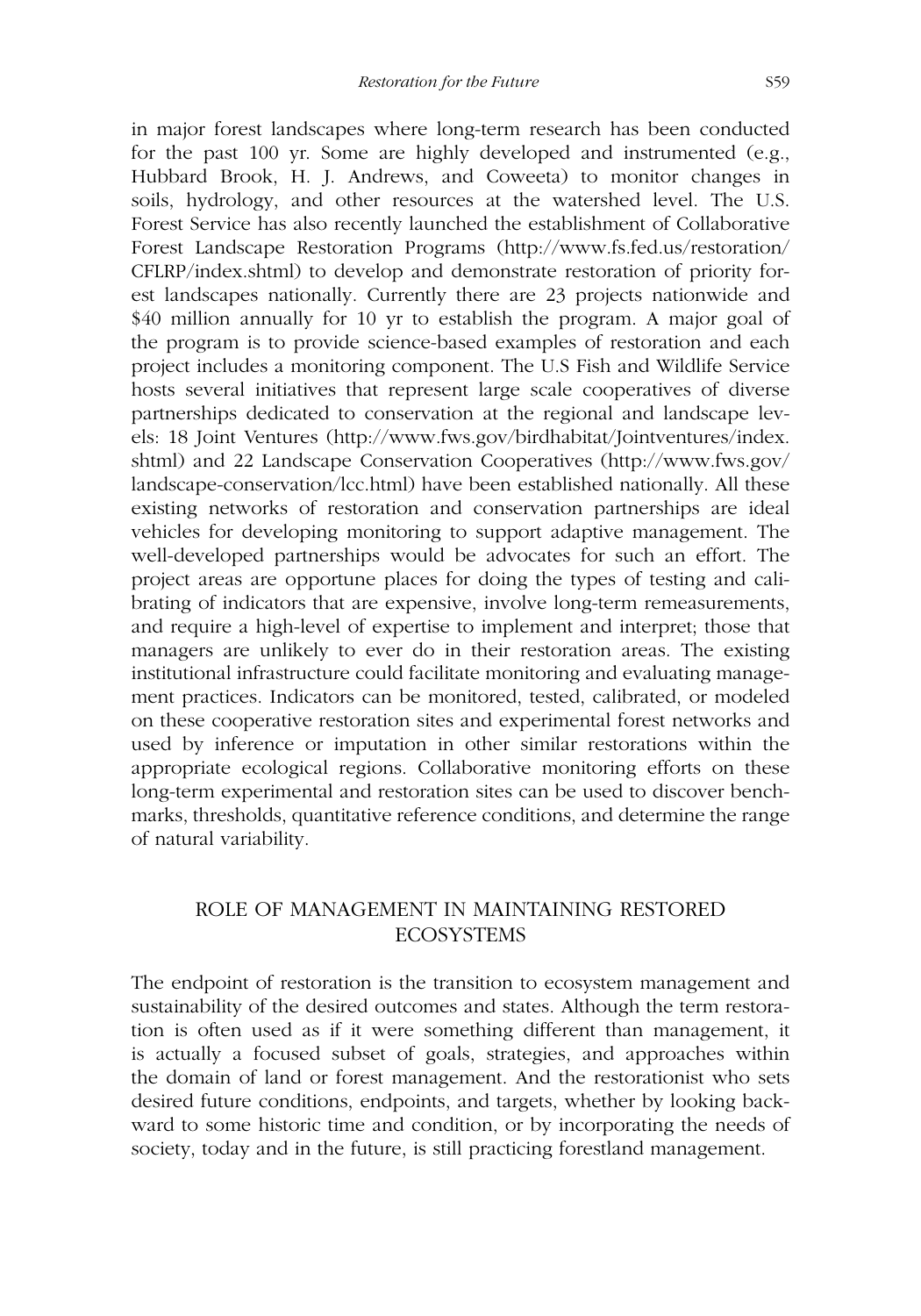Once restored, ecosystems still need to be managed because they are seldom self-sustaining in a stable state—i.e., persistent without human influence—especially on smaller properties or watersheds that are influenced perhaps more so by external factors that affect ecosystem processes. Some ecologists refer to this state of eco-self-regulation and stability as the "ultimate goal of restoration *...* to create a self-supporting ecosystem that is resilient to perturbation without further assistance" (Urbanska, Webb, & Edwards, [1997;](#page-22-6) Ruiz-Jaen & Aide, [2005\)](#page-21-14). However, Jackson and Hobbs [\(2009\)](#page-21-19) concluded that there are no inherently natural ecosystems or landscapes for any region, none that have persisted for any great length of time; and that is why restoration ecologists are beginning to emphasize restoration of ecosystem function, goods, and services.

Ecosystems and landscapes are dynamic and are constantly in flux responding to changing environments and disturbance regimes; and for the past 13,000 yr or so in North America many of the ecosystems were influenced to various degrees by human manipulations. To try and recreate a self-sustaining (without human intervention) ecosystem that in and of itself is an artifact of human intervention may be impossible. That's one reason why Aronson et al. [\(2010\)](#page-19-6) found that most restoration efforts involved active management, and scarcely *<*9% relied on passive methods of restoration. Not only does it take management to repair ecosystem damage and restore function, but it takes continued management to sustain these human-mediated ecosystems. SER Int. [\(2004\)](#page-21-13), in their primer on ecological restoration, recognized that management may be necessary after restoration is complete to keep ecosystems on the desired trajectory.

### **CONCLUSION**

When considering the desired future endpoints and targets for our forest ecosystems we cannot just look backward to a time when we intuit natural systems were functioning at optimal capacity, for example, at pre-European settlement. Doing so is fraught with challenges and problems. We will never know with enough specificity the structure, composition, diversity, function, or productivity of historic ecosystems to establish quantitative endpoints and targets, identify ecological thresholds, or select effective indicators of progress and success. Much of our knowledge of historic conditions stems from anecdotal journal entries by pioneers and early settlers, remnants of oral tradition from North American Indian elders, paintings and early photographs, and data from the first land surveys. And with all this we can get but a glimpse of the historic landscape, disturbance regime, and vegetation at a relatively small time interval, a static view of the past. Trying to restore and fix in time and space a specific ecosystem state is unnatural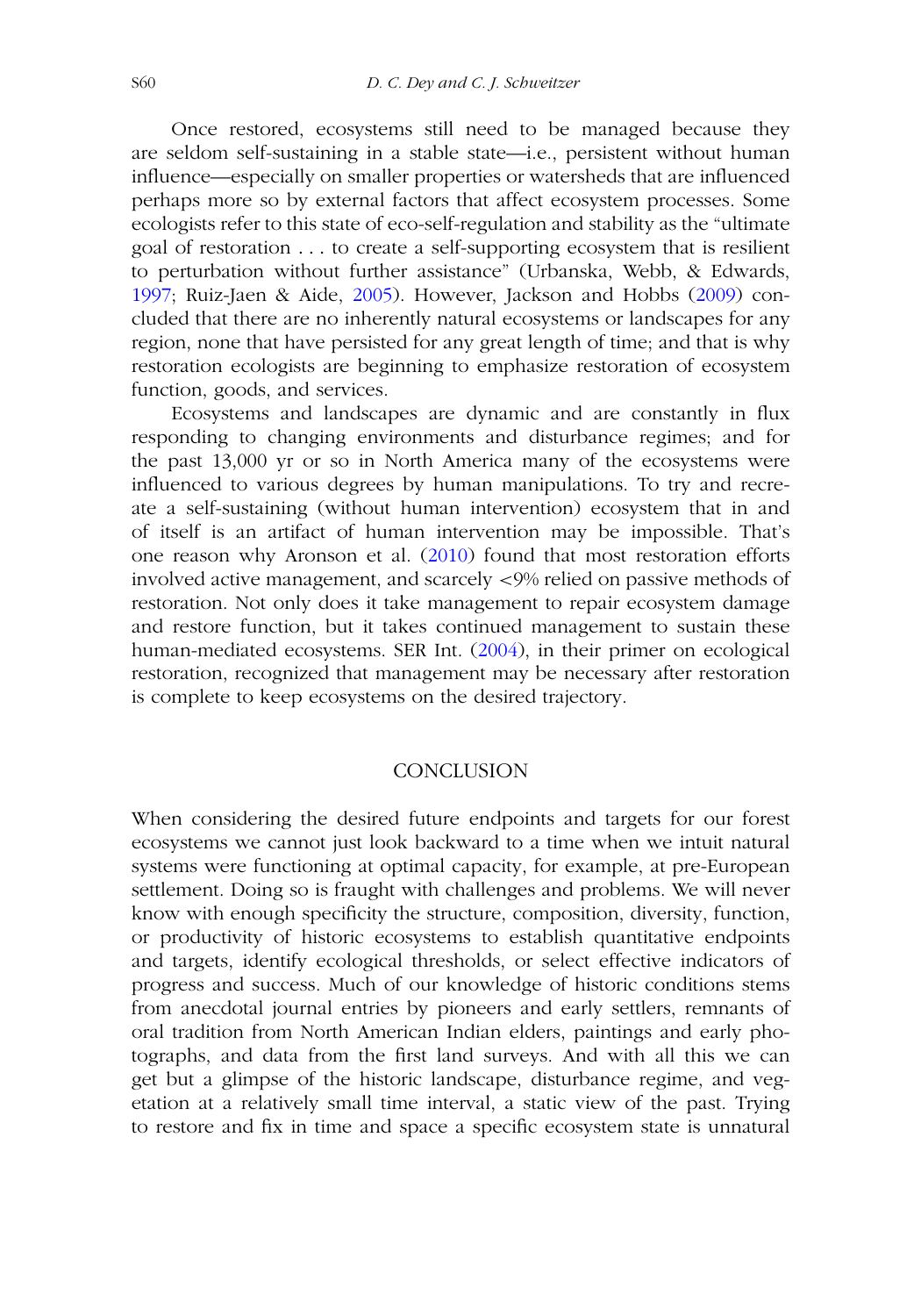since ecosystems are spatially and temporally dynamic. Fragmentation of the landscape and mixed land ownerships has disrupted the spatial scale that some historic disturbances operated at. Disturbance agents responsible for shaping ecosystem character such as bison and wildfire no longer operate as they once did, and they never will. Restoring historic conditions does not ensure that the land will produce what society needs and values today or into the future without a conscious intent to do so. Historic conditions may not be well-adapted to future environments or threats. All of these realities and challenges to restoring historic ecosystem state and function may be overcome with contemporary management which mimics historic disturbances and processes, but it will be increasingly expensive, and require innovative practices and commitment to long-term intensive management.

If the philosophy of naturalism defines the desired future endpoint it subsequently will characterize endpoint states that result from a disturbance regime that does not include human influence, or where human manipulations are overwhelmed by "natural" factors. We have to go back some 13,000 yr or more before a time on the North American continent when there were no humans; back to a time at the last glacial maxima when most of the continent was buried under ice and boreal forest and steppe conditions extended deep into the southern United States. This is an unrealistic target for no other reason than the current climates cannot support the historic flora and fauna; not to mention that excluding humans as a significant driver of ecosystem state and function is equally short-sighted. Humans are part of the natural world. Yes, we have the awesome capacity to change our environment on a planetary scale for better or worse. There are plenty of examples where we have caused damage to our environment, much as a deer population can exceed the carrying capacity of the land and degrade the quality and capacity of it to support them. But we also have the capacity to learn and understand the world we live in, and to become good stewards of the land.

Setting endpoints and targets in forest restoration is a complicated task that is best accomplished in cooperative partnerships that account for the ecology of the system, production of desired ecosystem goods and services, economics and well-being of society, and future environments. Clearly described and quantitative endpoints and intermediary targets are needed to manage restoration of ecosystem structure, composition, function, and production. Selecting indicators of key ecosystem attributes that are linked to endpoint and target condition, function, sustainability, health, integrity, resilience, and production is important to monitoring restoration success. Indicators are used to track ecosystem trajectory, assess progress toward achieving endpoints and targets, adapt management, and communicate with external publics. Reference sites can be used to help set endpoints and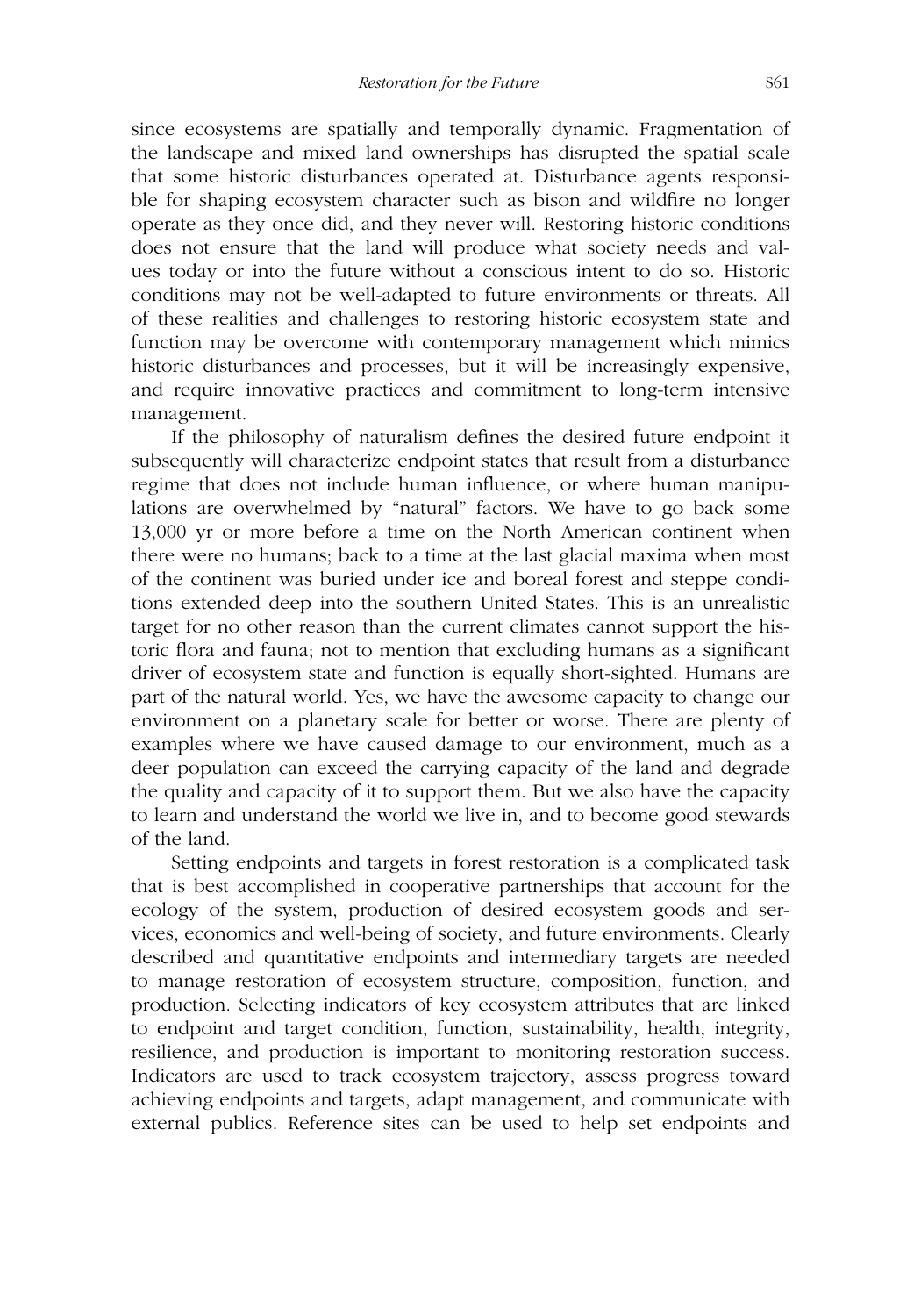targets with caution. Other science-based ecosystem models or management tools are available to help quantify intermediate targets and endpoints. Continued work to better understand historic ecosystem conditions is fundamental to assessing change, extent of damage, and restoration potential. A hierarchy of forest plans from regional and landscape to site specific are useful for defining endpoints, targets, and indicators at appropriate ecological scales and to consider populations, ecosystem function, and socioeconomic factors that operate at a variety of scales.

A felicitous approach to restoration is to develop plans that are: (a) grounded in science and knowledge of the past; (b) have clear goals and tangible objectives that consider the future of changing environments; (c) able to provide services for society and enhance human well-being; and (d) flexible and able to adapt management based on a monitoring program to correct for undesired variations due to inherent uncertainty. We can manage for ecosystem conditions that are capable of adapting to changing environments by conserving native biodiversity, restoring ecosystem function, enhancing productivity and health, and increasing ecosystem resilience; these are general ecological tenets embodied in restoration strategies for the future.

#### **REFERENCES**

- <span id="page-19-1"></span>Anderson, R. C. (2006). Evolution and origin of the central grassland of North America: Climate, fire, and mammalian grazers. *Journal of the Torrey Botanical Society*, *133*(4), 626–647.
- <span id="page-19-6"></span>Aronson, J., Blignaut, J. N., Milton, S. J., Le Maitre, D., Esler, K. J., Limouzin, A., *...* Lederer, N. (2010). Are socioeconomic benefits of restoration adequately quantified? A meta-analysis of recent papers (2000–2008) in *Restoration Ecology* and 12 other scientific journals. *Restoration Ecology*, *18*(2), 143–154.
- <span id="page-19-2"></span>Black, B. A., Ruffner, C. M., & Abrams, M. D. (2006). Native American influences on the forest composition of the Allegheny Plateau, northwest Pennsylvania. *Canadian Journal Forest Research*, *36*, 1266–1275.
- <span id="page-19-7"></span>Briske, D. D., Fuhlendorf, S. D. & Smeins, F. E. (2006). A unified framework for assessment and application of ecological thresholds. *Rangeland Ecology Management*, *59*, 225–236.
- <span id="page-19-4"></span>Butler, B. J. (2008). *Family forest owners of the United States, 2006* (General Technical Report NRS-27). Newtown Square, PA: U.S. Department of Agriculture, Forest Service, Northern Research Station.
- <span id="page-19-5"></span>Cairns, J., Jr. (1986). Restoration, reclamation, and regeneration of degraded or destroyed ecosystems. In M. E. Soule (Ed.), *Conservation biology* (pp. 465–484). Ann Arbor, MI: Sinauer.
- <span id="page-19-3"></span>Dale, V. H., & Beyeler, S. C. (2001). Challenges in the development and use of ecological indicators. *Ecological Indicators*, *1*, 3–10.
- <span id="page-19-0"></span>Denevan, W. M. (1992a). The pristine myth: The landscape of the Americas in 1492. *Annals of the Association of American Geographers*, *82*(3), 369–385.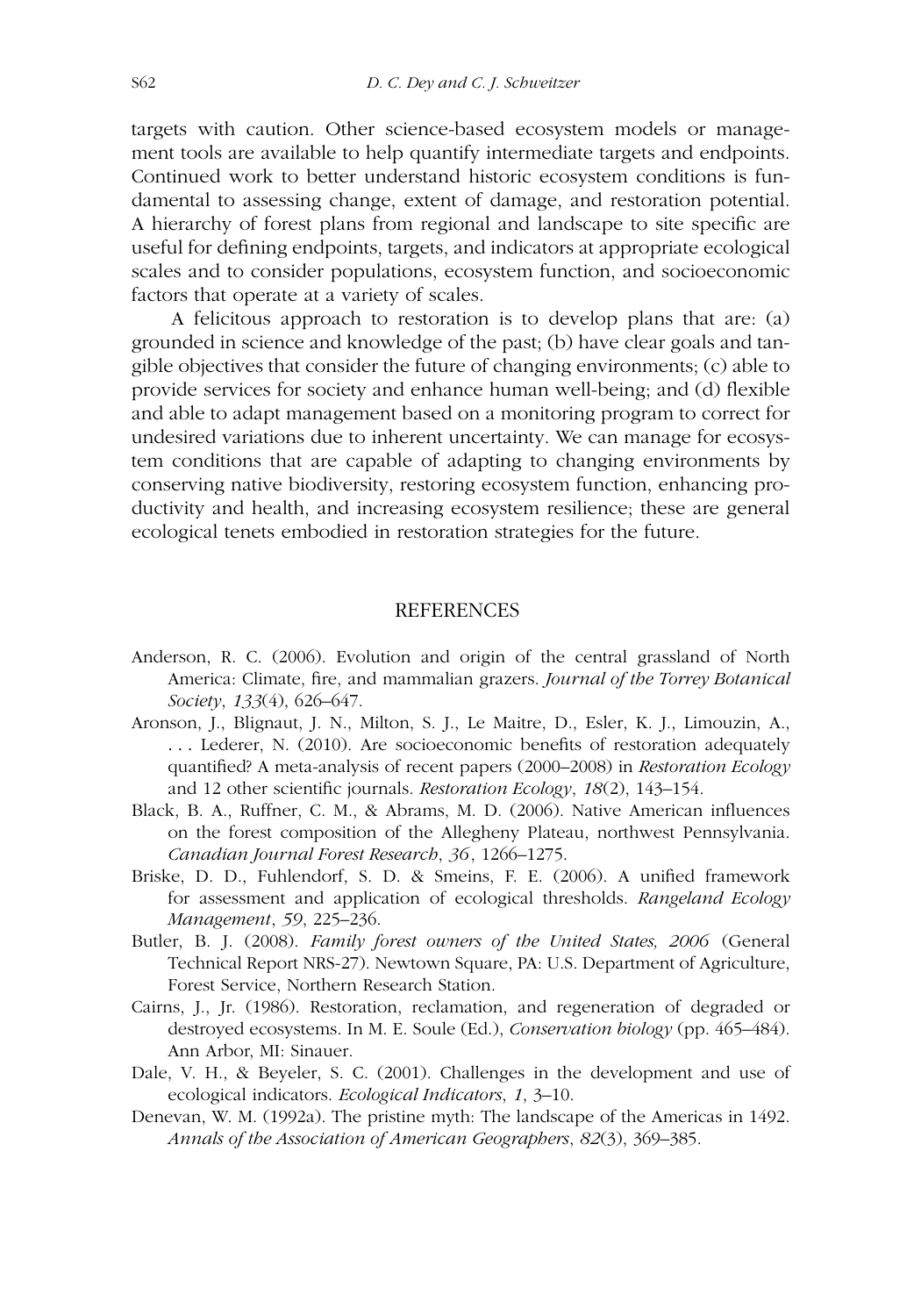- <span id="page-20-5"></span>Denevan, W. M. (Ed.). (1992b). *The native population of the Americas in 1492* (2nd ed.). Madison: University of Wisconsin Press.
- <span id="page-20-0"></span>Dixon, E. J. (2001). Human colonization of the Americas: Timing, technology and process. *Quaternary Science Review*, *20*, 277–299.
- <span id="page-20-4"></span>Dobyns, H. F. (1966). Estimating aboriginal American population: An appraisal of techniques with a new hemisphere estimate. *Current Anthropology*, *7*, 395–416.
- <span id="page-20-3"></span>Dobyns, H. F. (1983). *Their number became thinned*. Knoxville: University of Tennessee Press.
- <span id="page-20-7"></span>Doren, R. F., & Best, G. R. (Eds.). (2009). Indicators for Everglades restoration [Supplement]. *Ecological Indicators*, *9*(6).
- <span id="page-20-10"></span>Doren, R. F., Trexler, J. C., Gottlieb, A. D., & Harwell, M. C. (2009). Ecological indicators for system-wide assessment of the Greater Everglades Ecosystem Restoration Program. *Ecological Indicators*, *9S*, S2–S16.
- <span id="page-20-6"></span>Ellsworth, J. W., & McComb, B. C. (2003). Potential effects of passenger pigeon flocks on the structure and composition of presettlement forests of eastern North America. *Conservation Biology*, *17*(6), 1548–1558.
- <span id="page-20-18"></span>Gingrich, S. F. (1967). Measuring and evaluating stocking and stand density in upland hardwood forests in the Central States. *Forest Science*, *13*, 38–53.
- <span id="page-20-1"></span>Goebel, T., Waters, M. R., & O'Rourke, D. H. (2008). The late Pleistocene dispersal of modern humans in the Americas. *Science*, *319*, 1497–1502.
- <span id="page-20-9"></span>Groffman, P. M., Baron, J. S., Blett, T., Gold, A. J., Goodman, I., Gunderson, L. H., *...* Wiens, J. (2006). Ecological thresholds: The key to successful environmental management or an important concept with no practical application? *Ecosystems*, *9*, 1–13.
- <span id="page-20-2"></span>Guyette, R. P., Stambaugh, M. C., Dey, D. C., & Muzika, R. M. (2012). Predicting fire frequency with chemistry and climate. *Ecosystems*, *15*, 322–335.
- <span id="page-20-8"></span>Hagan, J. M., & Whitman, A. A. (2004). *A primer on selecting biodiversity indicators for forest sustainability: Simplifying complexity* (Forest Mosaic Science Notes, FMSN-2004-1). Plymouth, MA: Manomet Center for Conservation Sciences.
- <span id="page-20-11"></span>Hanberry, B. B., Fraver, S., He, H. S., Yang, J., Dey, D. C., & Palik, B. J. (2011). Spatial pattern corrections and sample sizes for forest density estimates of historical tree surveys. *Landscape Ecology*, *26*, 59–68.
- <span id="page-20-12"></span>Hanberry, B. B., Dey, D. C., & He, H. S. (2012). Regime shifts and weakened environmental gradients in open oak and pine ecosystems. *PLoSONE*, *7*(7), e41337. doi:10.1371*/*journal.pone.oo41337
- <span id="page-20-13"></span>Hanberry, B. B., He, H. S., & Dey, D. C. (2012). Sample sizes and model comparison metrics for species distribution models. *Ecological Modelling*, *227*, 29–33.
- <span id="page-20-14"></span>Hanberry, B. B., Kabrick, J. M., He, H. S., & Palik, B. J. (2012). Historical trajectories and restoration strategies for the Mississippi River Alluvial Valley. *Forest Ecology Management*, *280*, 103–111.
- <span id="page-20-15"></span>Hanberry, B. B., Yang, J., Kabrick, J. M., & He, H. S. (2012). Adjusting forest density estimates for survey bias in historical tree surveys. *American Midland Naturalist*, *167*, 285–306.
- <span id="page-20-16"></span>Hanberry, B. B., Dey, D. C., & He, H. S. (2014). The history of widespread decrease in oak dominance exemplified in a grassland-forest landscape. *Science of the Total Environment, 476–477*, 591–600.
- <span id="page-20-17"></span>Hanberry, B. B., Kabrick, J. M. & He, H. S. (2014a). Densification and state transition across the Missouri Ozarks landscape. *Ecosystems, 17*, 66–81.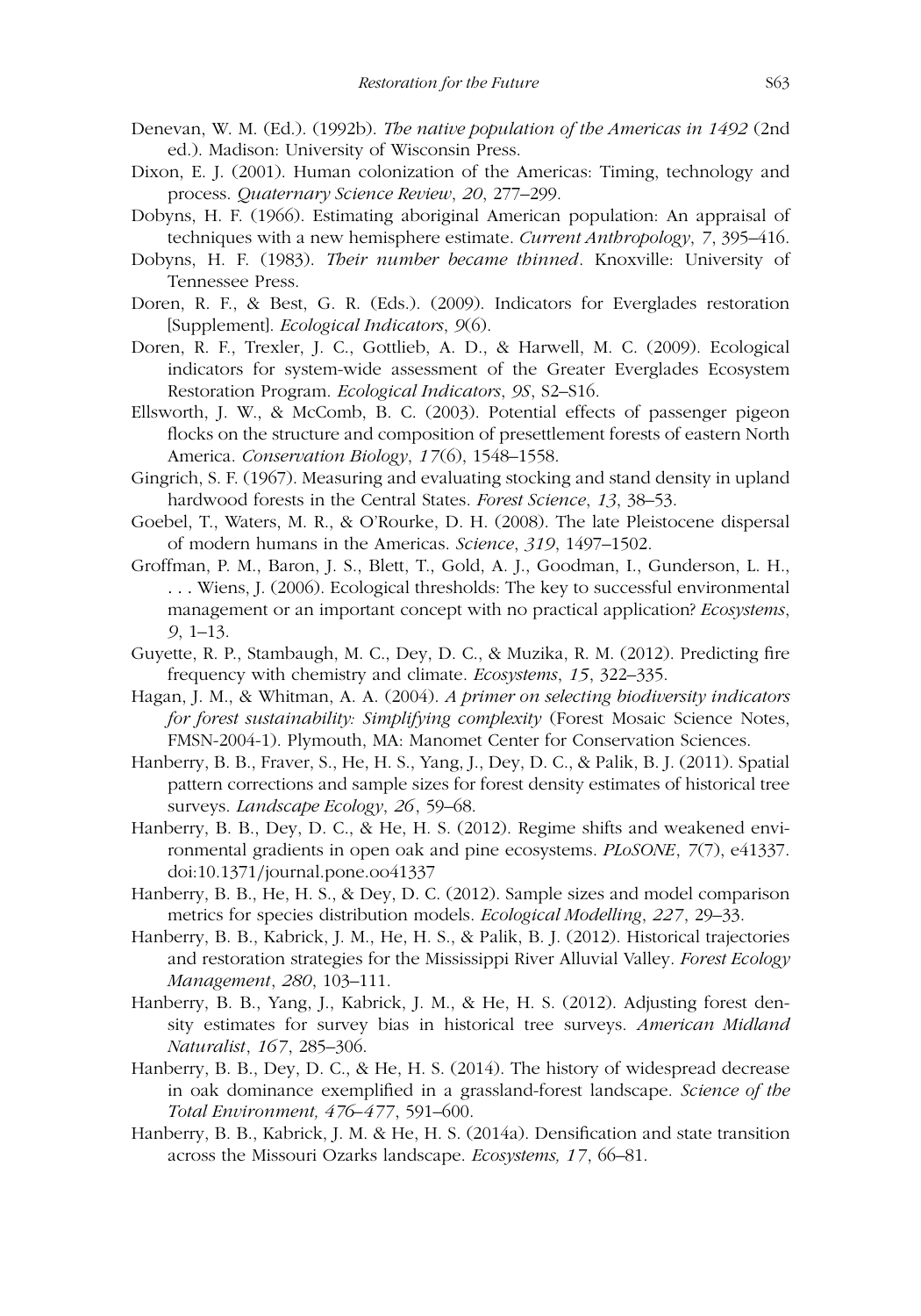- Hanberry, B. B., Kabrick, J. M. & He, H. S. (2014b). Changing tree composition by life history strategy in a grassland-forest landscape. *Ecosphere,* in press.
- <span id="page-21-15"></span>Hobbs, R. J. (2007). Setting effective and realistic restoration goals: Key directions for research. *Restoration Ecology*, *15*(2), 354–357.
- <span id="page-21-3"></span>Hurt, R. D. (1987). *Indian agriculture in America prehistory to the present*. Lawrence: University Press of Kansas.
- <span id="page-21-19"></span>Jackson, S. T., & Hobbs, R. J. (2009). Ecological restoration in the light of ecological history. *Science*, *325*, 567–568.
- <span id="page-21-0"></span>Krech, S., III. (1999). *The ecological Indian myth and history*. New York, NY: W. W. Norton.
- <span id="page-21-17"></span>Larsen, D. R., Dey, D. C., & Faust, T. (2010). A stocking diagram for Midwestern eastern cottonwood-silver maple-American sycamore bottomland forests. *Northern Journal Applied Forestry*, *27*(4), 132–139.
- <span id="page-21-10"></span>Lin, T., Lin, J., Cui, S., & Cameron, S. (2009). Using a network framework to quantitatively select ecological indicators. *Ecological Indicators*, *9*, 1114–1120.
- <span id="page-21-2"></span>Martin, P. S. (1967). Pleistocene overkill. *Natural History*, *76*, 32–38.
- Martin, P. S. (1973). The discovery of America. *Science*, *179*, 969–974.
- <span id="page-21-4"></span>Nelson, P. W. (2010). *The terrestrial natural communities of Missouri*. Jefferson City, MO: The Missouri Natural Areas Committee.
- <span id="page-21-18"></span>Nowacki, G. J., Ablutz, M., Yaussy, D., Schuler, T., & Dey, D. (2009). Restoring oak ecosystems on national forest system lands in the eastern region: An adaptive management approach. In T. F. Hutchinson (Ed.), *Proceedings of the Third Fire in Eastern Oak Forests Conference* (General Technical Report NRS-P-46, pp. 133–139). Newtown Square, PA: U.S. Department of Agriculture, Forest Service.
- <span id="page-21-11"></span>Oliver, C. D., & Larson, B. C. (1996). *Forest stand dynamics* (Update ed.). New York, NY: John Wiley and Sons.
- <span id="page-21-5"></span>Pyne, S. J. (1982). *Fire in America*. Princeton, NJ: Princeton University Press.
- <span id="page-21-14"></span>Ruiz-Jaen, M. C., & Aide, T. M. (2005). Restoration success: How is it being measured? *Restoration Ecology*, *13*(3), 569–577.
- <span id="page-21-12"></span>Smith, W. B., Miles, P. D., Perry, C. H., & Pugh, S. A. (2009). *Forest resources of the United States 2007* (General Technical Report WO-78). Washington, DC: U.S. Department of Agriculture, Forest Service.
- <span id="page-21-6"></span>Snow, D. R., & Lanphear, K. M. (1988). Europoean contact and Indian depopulation in the Northeast: The timing of the first epidemics. *Ethnohistory*, *35*(1), 15–33.
- <span id="page-21-13"></span>Society for Ecological Restoration International Science and Policy Working Group. (2004). *The SER International primer on ecological restoration*. Retrieved from <http://www.ser.org>
- <span id="page-21-16"></span>Stanturf, J. A., Schoenholtz, S. H., Schweitzer, C. J., & Shepard, J. P. (2001). Achieving restoration success: Myths in bottomland hardwood forests. *Restoration Ecology*, *9*(2), 189–200.
- <span id="page-21-9"></span>Taylor, M. S. (2007). *Buffalo hunt: International trade and the virtual extinction of the North American bison*. Retrieved from<http://www.nber.org/papers/w12969>
- <span id="page-21-1"></span>Thornton, R. (1987). *American Indian holocaust and survival: A population history since 1492*. Norman: University of Oklahoma Press.
- <span id="page-21-8"></span>Thornton, R. (1997). Aboriginal North American population and rates of decline, ca. A.D. 1500-1900. *Current Anthropology*, *138*(2), 310–315.
- <span id="page-21-7"></span>Thornton, R., Miller, T., & Warren, J. (1991). American Indian population recovery following smallpox epidemics. *American Anthropologist*, *93*(1), 28–45.